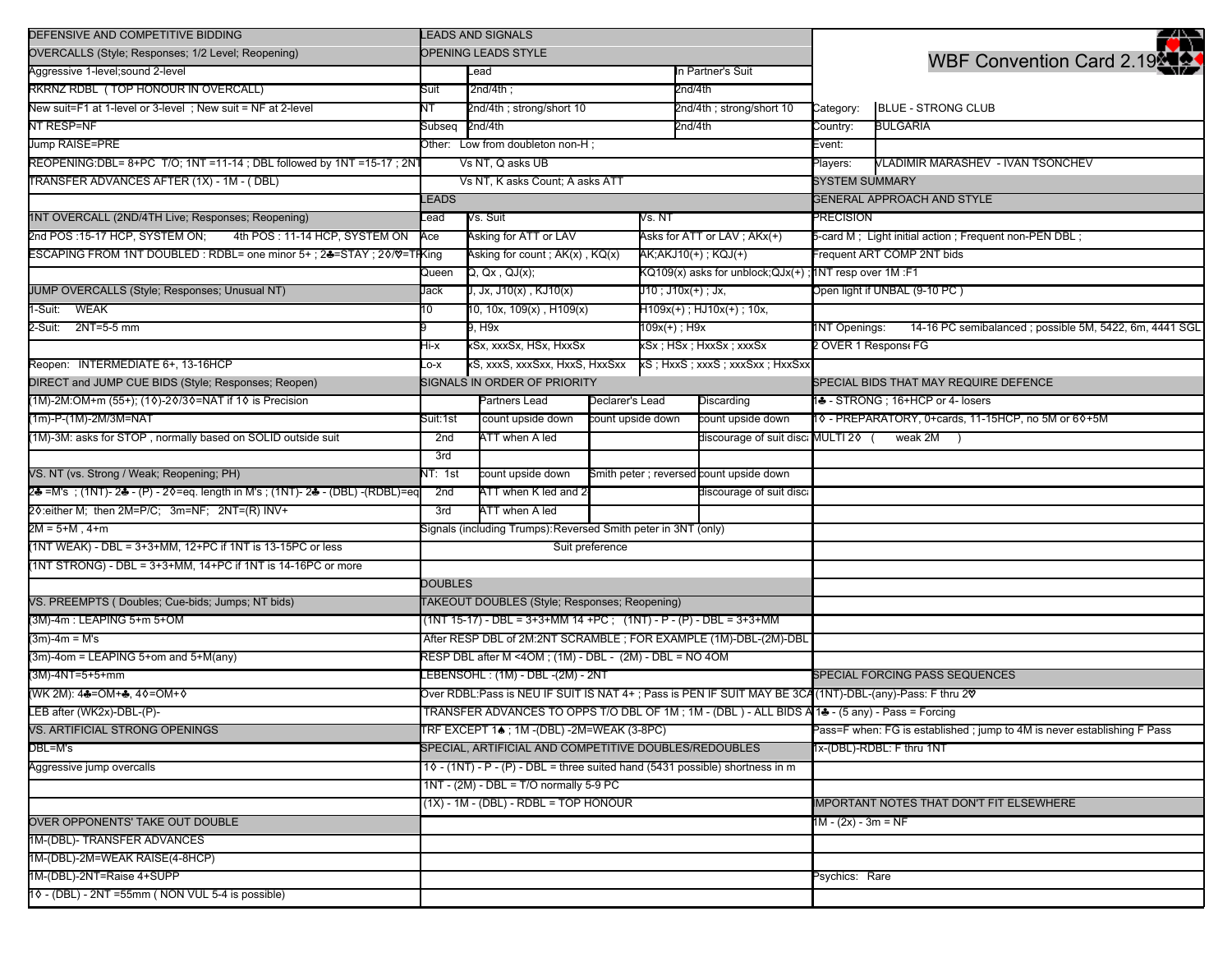|                  |                             |  | OPENING BID DESCRIPTIONS |                                                                                |                                                                     |                                                                                                                                              |
|------------------|-----------------------------|--|--------------------------|--------------------------------------------------------------------------------|---------------------------------------------------------------------|----------------------------------------------------------------------------------------------------------------------------------------------|
|                  |                             |  |                          | OpeninArtificial Min. Neg Dble th Description                                  | Responses                                                           | <b>Subsequent Auction</b><br>Pass                                                                                                            |
| 1♣               | Yes                         |  | 40                       | (15)16+PC OR 4-LOSERS                                                          | $10=0-7$                                                            | 1NT(17-18) ; 1♡=F1 (BAL, ♡ or 20-23 two-suiter) ; 2♡=5+♡,4▲16-19; 2NT=23-24                                                                  |
| 1♣               |                             |  |                          |                                                                                | $1M/2m = NAT 5+$ , FG ; $2NT = 16+BAL$                              | AFTER 2NT(16+) - 3 & (BARON)                                                                                                                 |
| $1 +$            |                             |  |                          |                                                                                | $1NT = 11 - 15$                                                     | 2♣(R) -> 2♦=4♥ 11-13 ; 2♥=4♠ 11-13 ; 2♠=no 4M 11-13 ; 2NT=(4333) ; 3♣= 4♣4d                                                                  |
| 1♣               |                             |  |                          |                                                                                | 2∀=8-10 BAL                                                         | 2NT - 34 (STAY)                                                                                                                              |
| 1♣               |                             |  |                          |                                                                                | 2♠ = (4441) 8+PC                                                    | 2NT(R) -> RESP bids the suit below SGL; bid in the shortnes asks for controls ->                                                             |
| 10               | Yes                         |  | 4∨                       | 11-15 HCP; 0+ preparatory;                                                     | 1M= (3)4+ F1                                                        | hext bid after 2M=ANY SPL ; 3m =5-5mm MAX ; 3♦=6+♦ MAX                                                                                       |
| 10               |                             |  |                          |                                                                                | 2m =FG ; 20=WEAK; 2♠= 5-5 mm OR 12-13 BAL,NO4M; 3m=INV; 3M=SGL      |                                                                                                                                              |
| 1ত               | No                          |  |                          |                                                                                |                                                                     | 1NT=F1 ; 2/1 =FG ; 2V = constructive 8-11 ; 2NT =FG 3+SUPP; 2●/3m =SPL1V-2V-2●= GT any short suit ;1V-2NT-3x=SGL MAX,1V-2NT-3V=MAX no SGL;1V |
| $1\spadesuit$    | No                          |  |                          |                                                                                | 1NT=F1; 2/1 =FG; 24 = constructive 8-11; 2NT =FG 3+SUPP; 3m/30-SPL  |                                                                                                                                              |
| 1NT              | No                          |  |                          | 14-16 HCP; 5M ;4M5m ; 6m ;SPL H_OK                                             | 2♣=STAY ; 2◊/♥ = TRF 4+ ; 2♠= INV NO 4M or 55mm ANY; 2NT(R) ; 3m=(4 |                                                                                                                                              |
| \$               | No                          |  |                          | 11-15,5♣4M or 6♣                                                               | 2♦=R; 2M = 5+NF, 2NT = auto to 3♣; 3x=INV 6+                        |                                                                                                                                              |
| 2◊               | Yes                         |  |                          | Multi : WEAK 2♥ OR 2♠                                                          | 2M=P/C ; 2NT=(R) INV+ ; 3m =INV 6+ ; 3M=P/C                         |                                                                                                                                              |
| 2⊽               | Yes                         |  |                          | 5+♡ 5+m UNDER OPENING                                                          | 3♣ =P/C ; 2NT=(R) INV+ : 3♦=INV FOR 4♡ ; 3♡=NON INV                 |                                                                                                                                              |
| 2≜               | Yes                         |  |                          | 5+▲ 5+m UNDER OPENING                                                          | 3♣ =P/C ; 2NT=(R) INV+ ; 3♦=INV FOR 4♠ ; 3♠=NON INV                 |                                                                                                                                              |
| 2NT              | No                          |  |                          | (20)21-22; 5M OK; 6m OK                                                        | 3♣=MODIFIED PUPPET ; 30/3♡=TRF ; 3♠=54mm ; 4m = NAT                 |                                                                                                                                              |
| 3♣               |                             |  |                          | PRE                                                                            |                                                                     |                                                                                                                                              |
| 30               |                             |  |                          | PRE                                                                            |                                                                     |                                                                                                                                              |
| 30               |                             |  |                          | PRE                                                                            |                                                                     |                                                                                                                                              |
| 3∔               |                             |  |                          | PRE                                                                            |                                                                     |                                                                                                                                              |
| 3NT              |                             |  |                          | GAMBLING ; any solid suit, no outside A or                                     |                                                                     |                                                                                                                                              |
| 4♣               |                             |  |                          |                                                                                |                                                                     |                                                                                                                                              |
| 4♦               |                             |  |                          |                                                                                |                                                                     |                                                                                                                                              |
| 4♡               |                             |  |                          |                                                                                |                                                                     |                                                                                                                                              |
| 4♠               |                             |  |                          |                                                                                |                                                                     |                                                                                                                                              |
| 4NT              |                             |  |                          |                                                                                |                                                                     |                                                                                                                                              |
| 54               |                             |  |                          |                                                                                |                                                                     |                                                                                                                                              |
| 5٥               |                             |  |                          |                                                                                |                                                                     |                                                                                                                                              |
| 5⊽               |                             |  |                          |                                                                                |                                                                     |                                                                                                                                              |
| 5♠               |                             |  |                          |                                                                                |                                                                     |                                                                                                                                              |
| 5NT              |                             |  |                          |                                                                                |                                                                     |                                                                                                                                              |
|                  | HIGH LEVEL BIDDING          |  |                          |                                                                                |                                                                     |                                                                                                                                              |
|                  |                             |  |                          |                                                                                |                                                                     |                                                                                                                                              |
|                  |                             |  |                          |                                                                                |                                                                     |                                                                                                                                              |
| <b>RKCB-1430</b> |                             |  |                          |                                                                                |                                                                     |                                                                                                                                              |
|                  | PASS, then pull is SLAM TRY |  |                          |                                                                                |                                                                     |                                                                                                                                              |
| JOSEPHINE        |                             |  |                          |                                                                                |                                                                     |                                                                                                                                              |
|                  |                             |  |                          | Inttervention after RKCB lower than our suit : DBL=PEN ; PASS=41 ; 1st step=30 |                                                                     |                                                                                                                                              |
|                  |                             |  |                          | Intervention after RKCB higher than our suit: DEPO                             |                                                                     |                                                                                                                                              |
|                  |                             |  |                          |                                                                                |                                                                     |                                                                                                                                              |
|                  |                             |  |                          |                                                                                |                                                                     |                                                                                                                                              |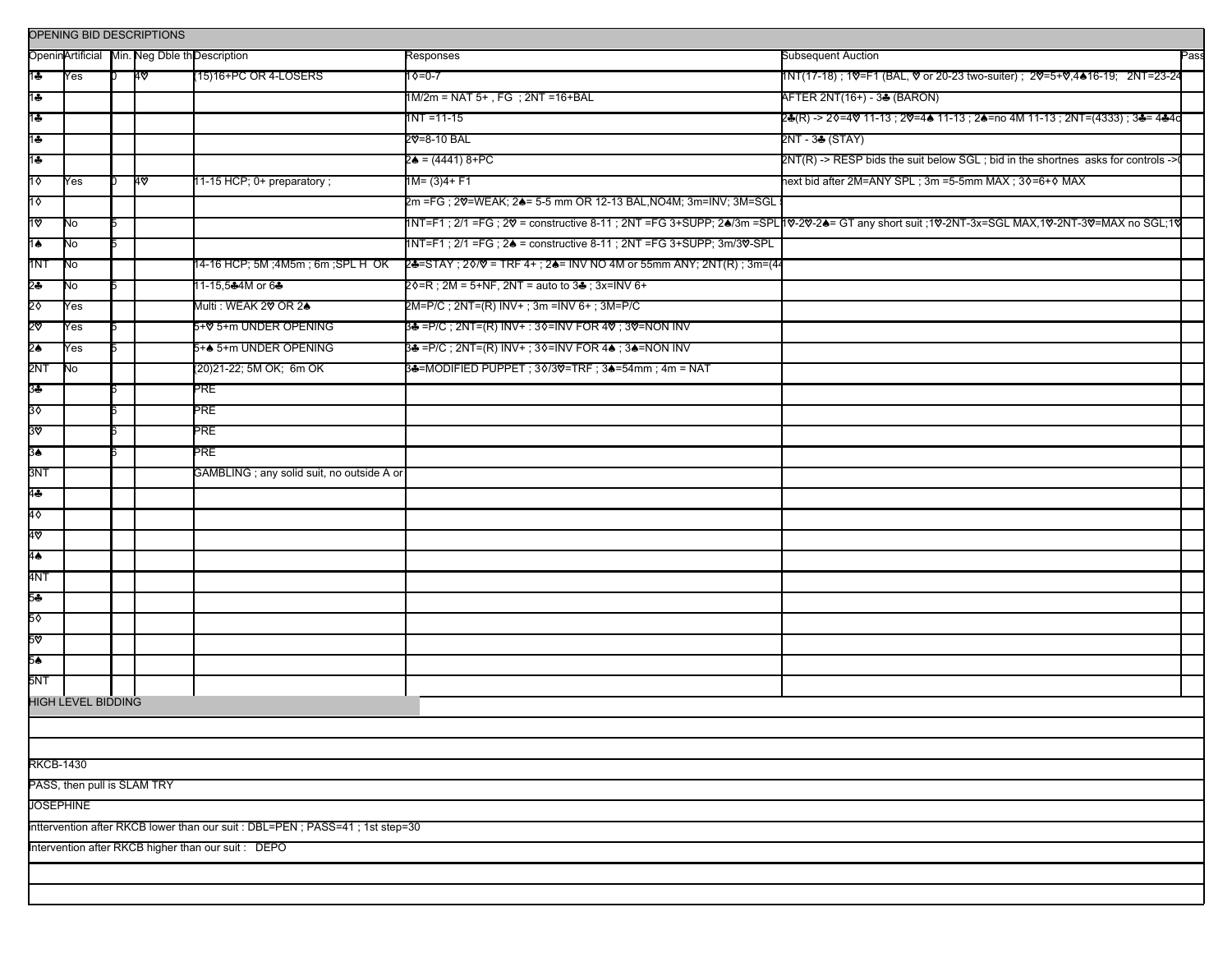#### **SUPPLEMENTARY SHEET No.1**

#### **Special actions :**

```
1♥ - P - 2♥ double and over 3♣ : 3♦= ♦♠ not strong ; 3♠=5+♠ strong 
                  2♠ =natural 
                  2NT = 6(5)+♣
                  3♣ = 6(5)+♦
                 3 \bullet = 6 + \bullet 3♥ = 5+♠ 5+minor 
                  4♣ = 5+5+minors NF 
                 4\bullet = 5 + 5 + \text{minors} FG
```
**(1♣ strong) – 1M – (P or DBL) - Rdbl = Top honour A,K or Q**   $-1NT/2m = TRFs$ - **2M = weak raise**

 $2 \cdot (-P) - 2NT - 3$ **? -Dbl = any good 2M**   $-3\bullet =$  MIN weak 2 $\bullet$  $-3$  $\blacktriangleright$  = MIN weak 2 $\blacktriangle$ 

 $2\bullet$  - (P) – 2NT – 3 $\bullet$ **? -Pass = any good 2M ( now Dbl from RESP is relay: OPENER bids OM) -Dbl = MIN weak 2♥**   $-3$  $\blacktriangleright$  = MIN weak 2 $\blacktriangle$ 

**2♣ - ( P) - 2♦ - (2M) ? - Dbl= 4OM - Pass = a/ 4 card in this M any or b/ 6+♣ MAX no stop -2NT = 6+♣ MAX stop in opps suit**   $-3\clubsuit = 6+\clubsuit$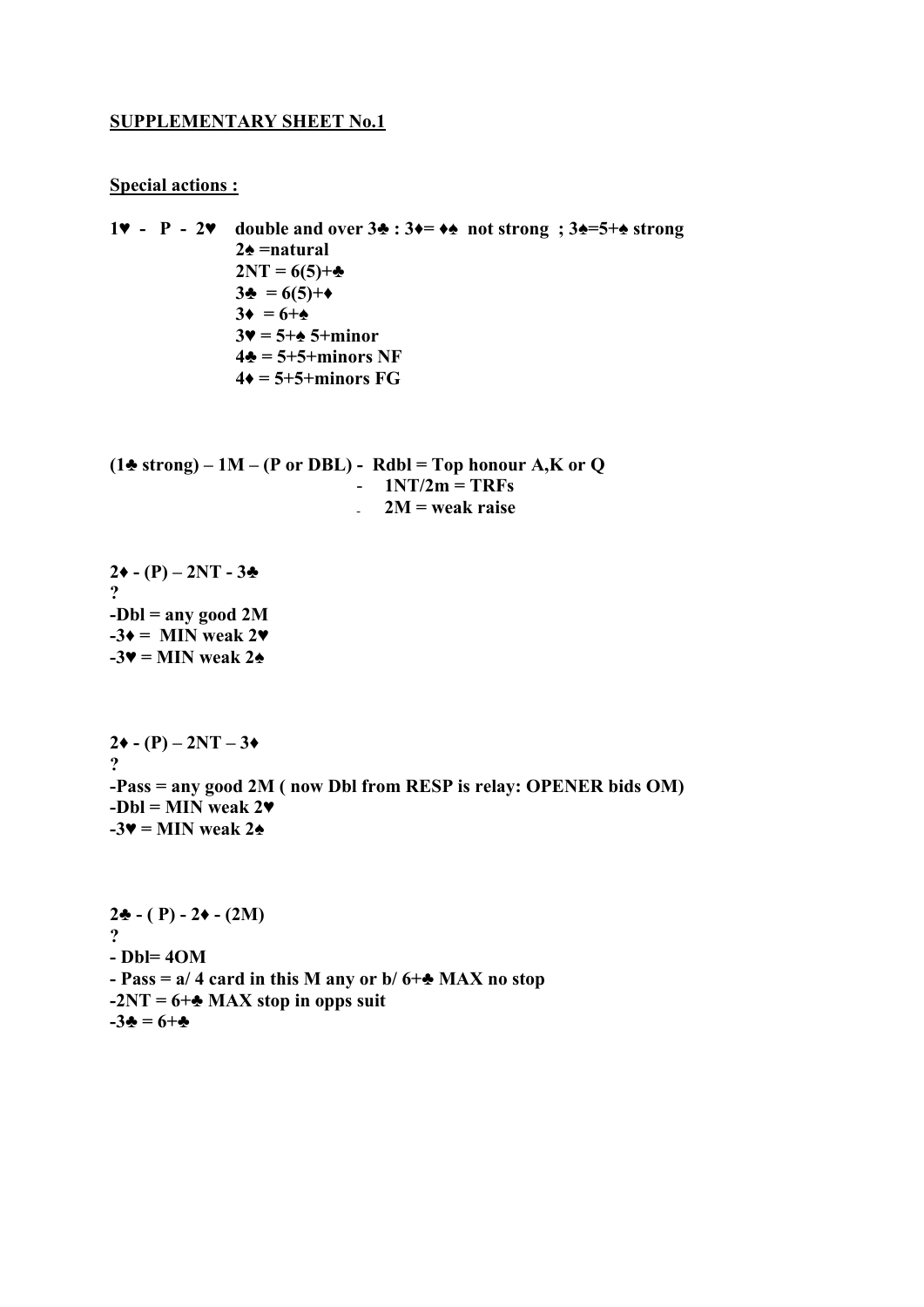| Sequence        | Opener                      | Responder                                                 |
|-----------------|-----------------------------|-----------------------------------------------------------|
|                 |                             |                                                           |
| $1NT - 2CL$     |                             |                                                           |
|                 | $2 di$ – no 4 th M          | Pass – weak, short club                                   |
|                 |                             | $2$ he – weak 4+he, 4 sp; can be raised                   |
|                 |                             | to 3 he only with exceptionally good                      |
|                 |                             | hand                                                      |
|                 |                             | $2$ sp – weak 5 sp, 4 he; can be raised                   |
|                 |                             | to 3 sp only with exceptionally good                      |
|                 |                             | hand                                                      |
|                 |                             | $2$ nt – transfer for clubs – weak or                     |
|                 |                             | strong                                                    |
|                 |                             | 3 cl – transfer for di weak or strong                     |
|                 |                             | 3 di - minor suit stayman slam try<br>(ST)                |
|                 |                             | $3$ he $-$ 4he; $5$ SP $-$ gf; ST                         |
|                 |                             | $3$ sp $-5$ + he, $4$ + sp $-$ GF;ST                      |
|                 |                             |                                                           |
|                 |                             | $3$ nt – to play                                          |
|                 |                             |                                                           |
| $1NT - 2CL$     | 2 HE - 4 or 5 HE            | Pass                                                      |
|                 |                             | $2$ sp – weak 4 sp and $5 + m$ or                         |
|                 |                             | invitational 4 sp unbalanced;non-f                        |
|                 |                             | 2 nt,3cl,3di - same as previous                           |
|                 |                             | $3$ he – invitational unbalanced / $5-8$<br>$\text{hcp}/$ |
|                 |                             | 3 sp – 4 he, ST or 3433 FG, no m                          |
|                 |                             | splinter                                                  |
|                 |                             | choice<br>$3$ nt $-4$ sp, balanced                        |
|                 |                             | $4cl$ , di - splinters                                    |
|                 |                             | $4$ he – to play                                          |
|                 |                             |                                                           |
| 1 NT -2 CL      | $Pass = 3sp; 4sp min$       |                                                           |
| $2HE - 2SP$ non | 2 NT – min, not accepting,  | pass                                                      |
| forcing         | no $/3/4$ SP - prefers to   |                                                           |
|                 | play 3 m in partners 5+ m   |                                                           |
|                 | to 2 sp                     |                                                           |
|                 |                             | 3cl, $3$ di – sign off - weak with 4sp                    |
|                 |                             | and $5 + m$                                               |
|                 | $3$ cl – max, accepting if  | Pass – weak with $5 + cl$                                 |
|                 | invitational, no 4 sp       |                                                           |
|                 |                             | $3$ di – weak with $5 + di$                               |
|                 |                             | $3 NT - to play -8(9) hep$                                |
|                 | $3$ sp – accepting, $4+$ sp | Pass – to play; $4$ sp                                    |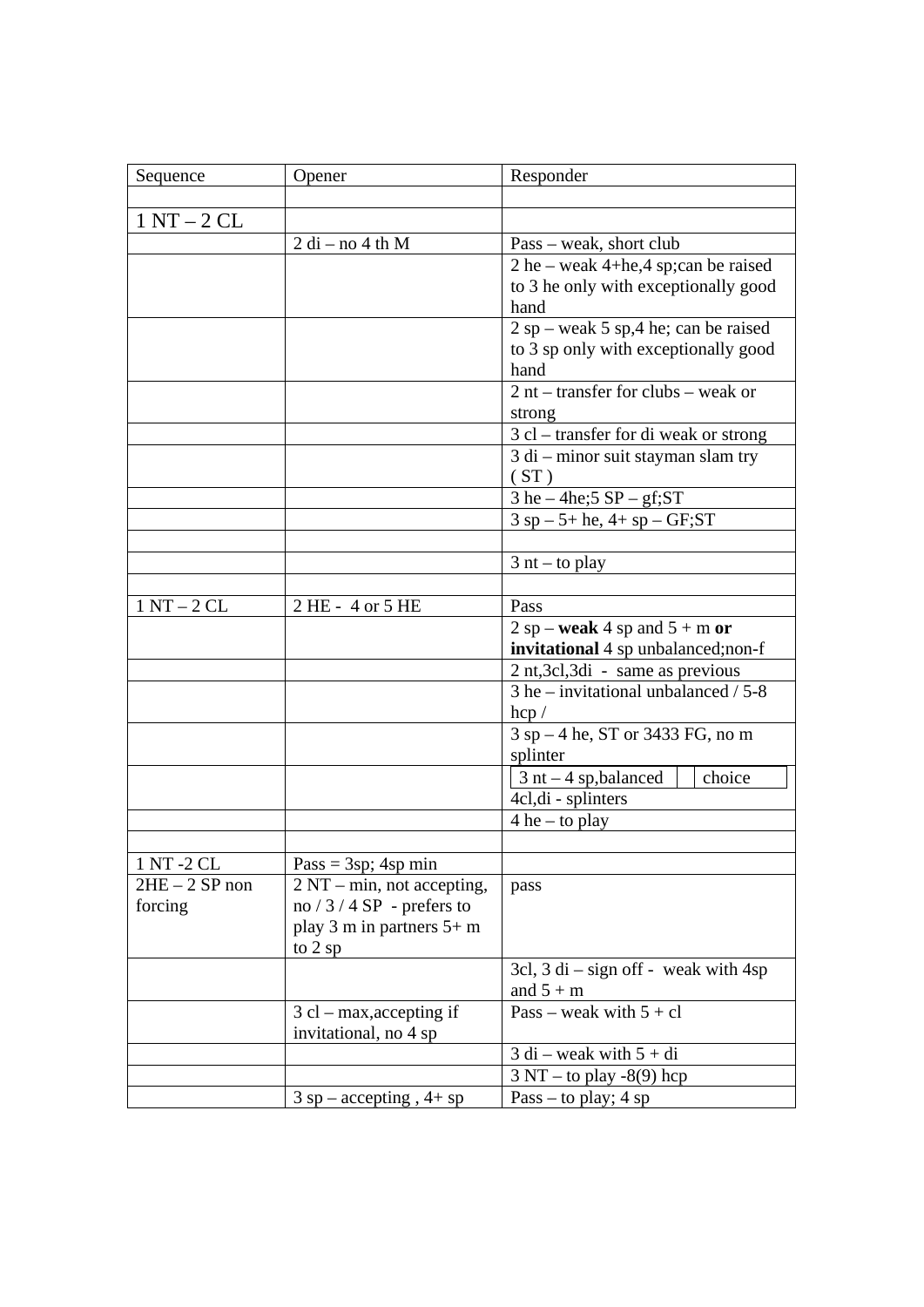| 1 NT-2 CL              | $2 SP - 4$ or $5 SP$ | Pass, $2$ nt, $3$ cl, $3$ di – same as previous                   |
|------------------------|----------------------|-------------------------------------------------------------------|
|                        |                      | $3$ he $-4$ sp, ST no m suit splinter or 4333                     |
|                        |                      | FG                                                                |
|                        |                      | $3$ sp – invitational unbalanced                                  |
|                        |                      | $3$ nt – to play                                                  |
|                        |                      | 4 cl, di, he - splinters                                          |
|                        |                      |                                                                   |
| $1 NT - 2 CL$          |                      |                                                                   |
| 2DI, HE, SP - 2NT      | 3 CL - automat       | $Pass - weak 6+ cl$                                               |
|                        |                      | $3$ di $-5$ + cl, singltn di - FG                                 |
|                        |                      | $3$ he $-5 +$ cl, singl he $-FG$                                  |
|                        |                      | $3$ sp $-5$ + cl, singl sp - FG                                   |
|                        |                      | $3$ nt $-5$ cl, 4 th major / the other suit if pd                 |
|                        |                      | bids 2 he or 2 sp $/$ - mild slam try – can be                    |
|                        |                      | passed or raised with exceptionally good                          |
|                        |                      | hand – fillers for p suits and controls in the                    |
|                        |                      | other suits; if opener accepts - bids 4 cl and                    |
|                        |                      | 4 nt by responder is RKCB for clubs ; if 1                        |
|                        |                      | $nt - 2 cl - 2he - 2nt - 3cl - 3nt$ and opener                    |
|                        |                      | has 4 sp he bids 4 sp or cue bids 4 di or 4                       |
|                        |                      | he with good hand; 4 nt by resp is rkcb for                       |
|                        |                      | sp then;                                                          |
|                        |                      | $4 cl - 6 + cl$ , ST, no singl or singl H, invites                |
|                        |                      | cue bids,                                                         |
|                        |                      | 4 in the bid $M = 5c1,4M$ mild S/T                                |
|                        |                      | $4$ di, $4OM$ = exclusion RKCB                                    |
|                        |                      | Exclusion in the bid M can be made by                             |
|                        |                      | bidding shortness at 3 level and bidding 4                        |
|                        |                      | in the shortness on the next round                                |
|                        |                      | 4 NT - invitational, balanced - strong ST -                       |
|                        |                      | /17 -18/ hcp with 5332 or 16-17 with 6322                         |
|                        |                      |                                                                   |
| $1 N T - 2 CL$         |                      |                                                                   |
| $2$ DI, HE, SP $-3$ CL | 3 DI - automat       | $Pass - weak 6 + di$                                              |
|                        |                      | $3$ he,sp – same as previous                                      |
|                        |                      | $3 N =$ short cl FG, slam is possible only                        |
|                        |                      | against an exceptionally fitting nt hand                          |
|                        |                      | $4 \text{ cl} - \text{short cl} - \text{ST}$ opener bids 4di with |
|                        |                      | good trump support or cue bids or bids 4N                         |
|                        |                      | with lots of wasted cl values                                     |
|                        |                      | $4 di - ST$ no singl, invites cue bids                            |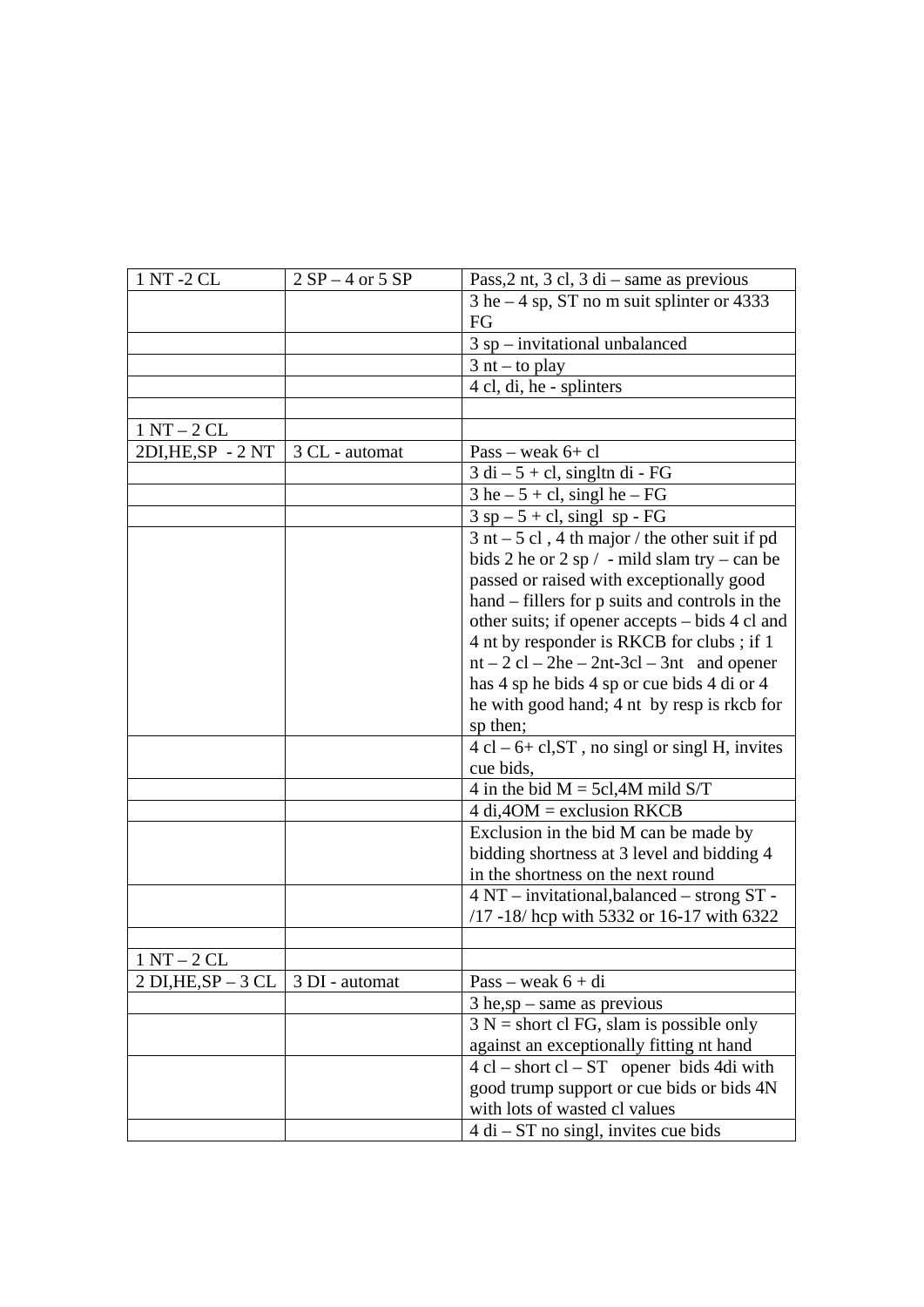|             |                           | 4 in the bid $M - 5di$ , 4M mild slam try          |
|-------------|---------------------------|----------------------------------------------------|
|             |                           | $4$ OM $5$ cl – exclusion RKCB                     |
|             |                           | Exclusion in the bid M can be made by              |
|             |                           | repeating the M shortness at level 4               |
|             |                           | 4 NT – strong slam try balanced                    |
|             |                           |                                                    |
| $1NT - 2CL$ |                           |                                                    |
| $2DI - 3DI$ | $3$ he $-4$ cl, no $4$ di | 4 m sets the trump suit and invites cue bids;      |
|             | $3$ sp $-4$ di, no 4 cl   | while 4 nt is $ST - no fit$                        |
|             | $3$ nt $-44$ m            | 4m sets the trump suit                             |
|             | $4cl - 5, 6 cl$           | 4nt is rkcb for clubs, 4 di, he, sp = cue, $5cl =$ |
|             |                           | $SOFF$ – was looking for di fit to bid slam        |
|             | $4$ di $- 5$ -6 di        | Same as above                                      |

| $1 NT - 2CL$      |                             |                                         |
|-------------------|-----------------------------|-----------------------------------------|
| $2 HE, SP - 3 DI$ | $3$ he $-4$ clubs           | Same as previous                        |
|                   | $3$ sp – 4 diamonds         |                                         |
|                   | $3$ nt no $4$ m             |                                         |
|                   | $4$ cl $-5$ cl              |                                         |
|                   | $4$ di $-5$ di              |                                         |
|                   |                             |                                         |
| $1 NT - 2 CL$     |                             |                                         |
| $2 DI - 3HE$      | 3 NT                        | pass                                    |
|                   |                             | $3$ sp – fit, good                      |
|                   |                             | hand                                    |
|                   |                             | 4 cl, di - 3-4 cl, di S/T               |
|                   |                             | $4$ HE $-$ 55 M mild S/T,               |
|                   |                             | $4$ sp – 6sp, 4+ he mild S/T            |
|                   | 4 cl, di, he cue bids; 4 sp | blackwood with 6 aces; 5 m is exclusion |
|                   | to play                     | rkcb                                    |
|                   |                             |                                         |
| $1NT - 2CL$       |                             |                                         |
| 2 DI - 3 SP       | 3 NT                        | pass                                    |
|                   |                             | $4$ cl,di $-3-4$ cl,di ST               |
|                   |                             | 4 he $-6-4$ he,sp S/T                   |
|                   |                             | $4$ sp $-65$ he, sp $S/T$               |
|                   |                             | 5 m - exclusion RKCB                    |
|                   | $4cl, di - cue bids$        |                                         |
|                   |                             |                                         |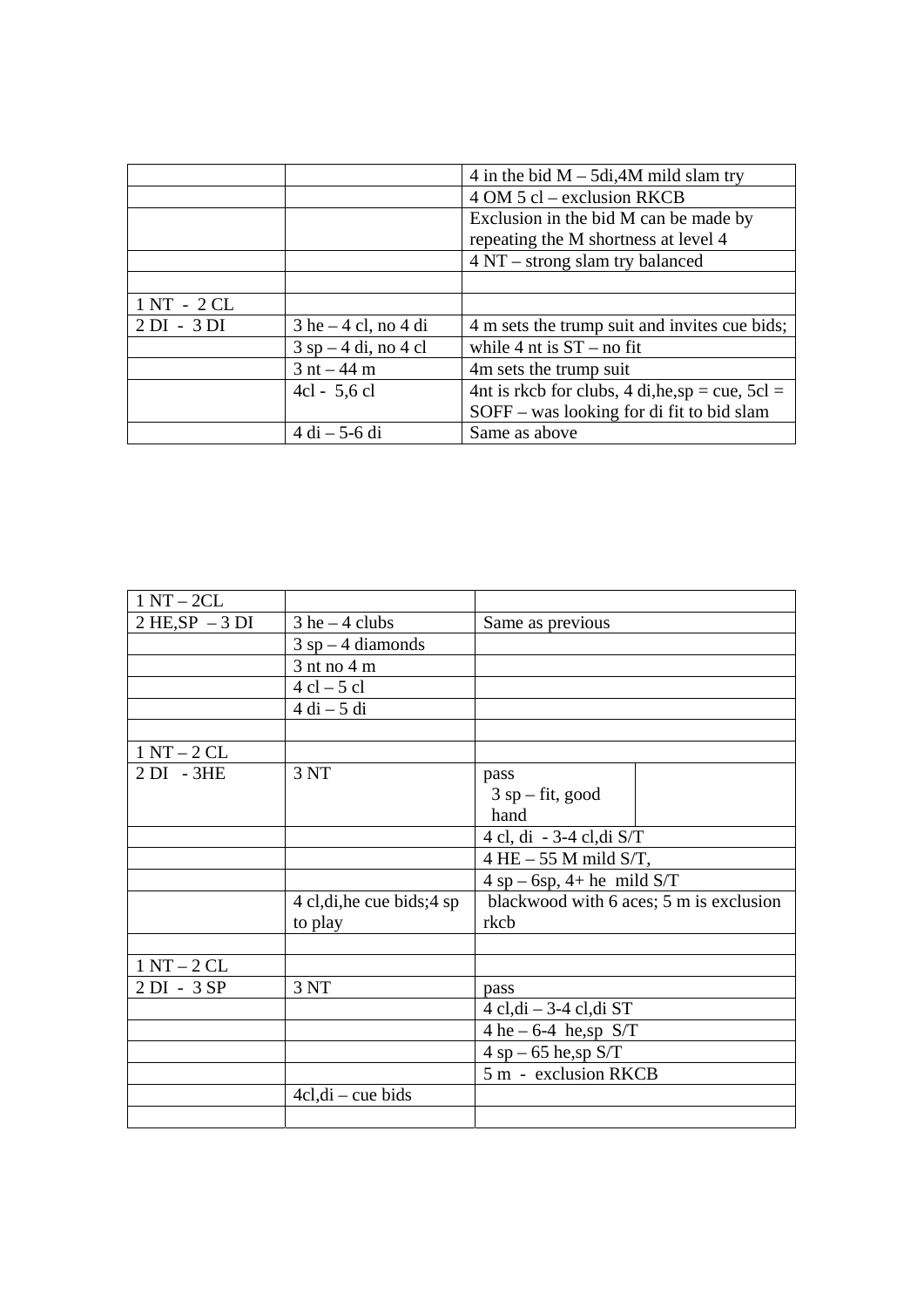| $1 \text{ NT} - 2 \text{ di}$ | 2 he | pass                                      |  |
|-------------------------------|------|-------------------------------------------|--|
|                               |      | 2 sp - 4 or 5 he and 4 sp invitational;   |  |
|                               |      | 2 nt – invitational 4 or 5 hearts, may be |  |
|                               |      | unbalanced                                |  |
|                               |      | $3c, di - 5 + he, 4 + m$ FG               |  |
|                               |      | $3$ he $-6$ + he invit                    |  |
|                               |      | $3$ sp, 4cl, 4di - splinters              |  |
|                               |      | $3$ nt $-5332$ choice                     |  |
|                               |      | 4 he – mild $S/T$                         |  |

| $1 NT - 2 di$      |                                           |                                          |
|--------------------|-------------------------------------------|------------------------------------------|
| $2 he - 2 sp$      |                                           |                                          |
|                    | $2$ nt – not accepting – no $4$ M, min    |                                          |
|                    | 3 cl – accepting – wants to play 4 he if  |                                          |
|                    | p has 5 he or 3 nt if p has 4 he          |                                          |
|                    | 3 di – accepting, 4333 max with $4^{th}$  |                                          |
|                    | M;can play 3 nt opp weak majors           |                                          |
|                    | $3$ he $-4$ he - min                      |                                          |
|                    | $3$ sp – 4 <sup>th</sup> fit sp – min     |                                          |
|                    | $3$ nt, 4he, sp – to play                 |                                          |
|                    |                                           |                                          |
| $1 NT - 2 di$      |                                           |                                          |
| $2$ he $-2$ nt     | Pass                                      |                                          |
|                    | $3cl - accepting - wants to play 4 he if$ | $3he = good$ 4he, suggests               |
|                    | p has 5 he or 3 nt if p has 4 he          | to play 4-3 fit (20.07 -<br>Targovishte) |
|                    | $3$ di – accepting - 4333 with 4 he –     |                                          |
|                    | choice between 3 nt and 4 he              |                                          |
|                    | $3$ he $-4$ he, min                       |                                          |
|                    | $3$ sp – accepting, 5 sp                  |                                          |
|                    | 3 nt, 4he - to play                       |                                          |
|                    |                                           |                                          |
| $1nt - 2di$        |                                           |                                          |
| $2$ he $-$ 3cl, di |                                           |                                          |
| $FG 5+,4+$         | $3$ he – fit,                             |                                          |
|                    | Others - natural, standard                |                                          |
|                    |                                           |                                          |
| $1$ nt $-2$ he     |                                           | $4$ he $-55$ M choice                    |
| $2$ sp-3he(FG 55)  | 3sp, 3nt, cue                             | $4$ sp – 6-4 M to play                   |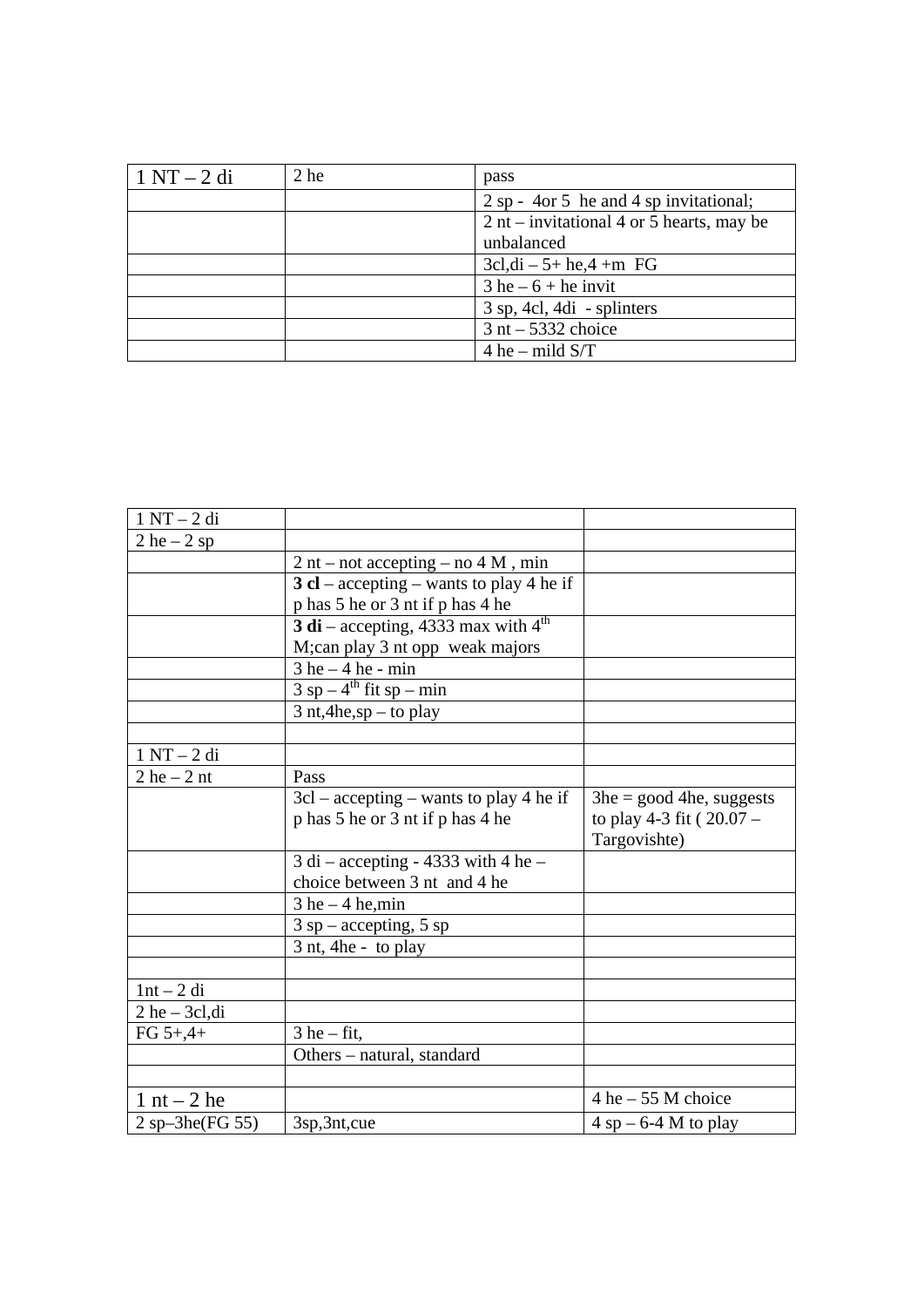| $1N - 2he$ | 4 or 5 he invitational; may be        |  |
|------------|---------------------------------------|--|
|            | unbalanced                            |  |
| $2Sp-2N$   | Subsequent action is same as after 1N |  |
|            | $-2di - 2he - 2N$                     |  |
|            |                                       |  |
| $1N - 2he$ |                                       |  |
| $2sp-3m$   | Same as after 1N-2di-2he-3m           |  |
| $5+,4+FG$  |                                       |  |

| $1 NT - 2 SP$    | $2$ nt - min                                  | 3 cl - 55m weak                                                                 |
|------------------|-----------------------------------------------|---------------------------------------------------------------------------------|
|                  |                                               | $\overline{3}$ di $-55$ m invitational                                          |
|                  |                                               | $3he, sp - 55m FG, singl he, sp$                                                |
|                  |                                               | $3 nt - 66 m - gf$                                                              |
|                  |                                               | $4cl, di - 11(56), ST$                                                          |
|                  |                                               | $4 \text{ he,sp} - \text{void}, 65 \text{m exclusion RKCB} -$                   |
|                  |                                               | both m suit kings count                                                         |
|                  |                                               |                                                                                 |
|                  | 3cl -max better cl or<br>equal cl and di      | Pass - weak 55m                                                                 |
|                  |                                               | $3$ di – choice between 3 nt and $5$ m – $55$ mm                                |
|                  |                                               | $3$ he,sp – singlton he,sp, 55 mm ST                                            |
|                  |                                               | $4cl, di, he, sp - same as previous$                                            |
|                  |                                               | $3$ nt – to play – was invi without 4 M                                         |
|                  | $3$ di – max better di than<br>cl             | Pass - weak 55m                                                                 |
|                  |                                               | $3$ he,sp – same as previous                                                    |
|                  |                                               | $3$ nt – to play – was invi without 4 M                                         |
|                  |                                               | 4 cl,di,he,sp – same as previous                                                |
|                  |                                               |                                                                                 |
| 1 NT - 2 NT      | 3cl,di -small dbltn,no<br>5M,                 | Pass – dblt was in the $6th$ suit                                               |
|                  |                                               | $3 M - \text{good } 3 \text{ cards} - \text{sugg to play } 4 M$<br>with 4-3 fit |
|                  |                                               | $3$ nt – to play – was FG with small dblton                                     |
|                  |                                               | elsewhere or was looking for $5th$ M                                            |
|                  |                                               | $4 m - 5 + m$ was FG with xx in the same m                                      |
|                  |                                               | suit; looking for m fit to play 5 m or good<br>4M to play 4M                    |
|                  |                                               |                                                                                 |
|                  | $3 \text{ NT}$ – to play, no small<br>dblt    |                                                                                 |
|                  |                                               |                                                                                 |
| $1 N T - 2 nt$   |                                               |                                                                                 |
| $3cl, di - 3 sp$ | $4 \text{ om} - 4 +$ , no good $4 \text{ sp}$ |                                                                                 |
|                  | $3N =$ nothing to bid –                       |                                                                                 |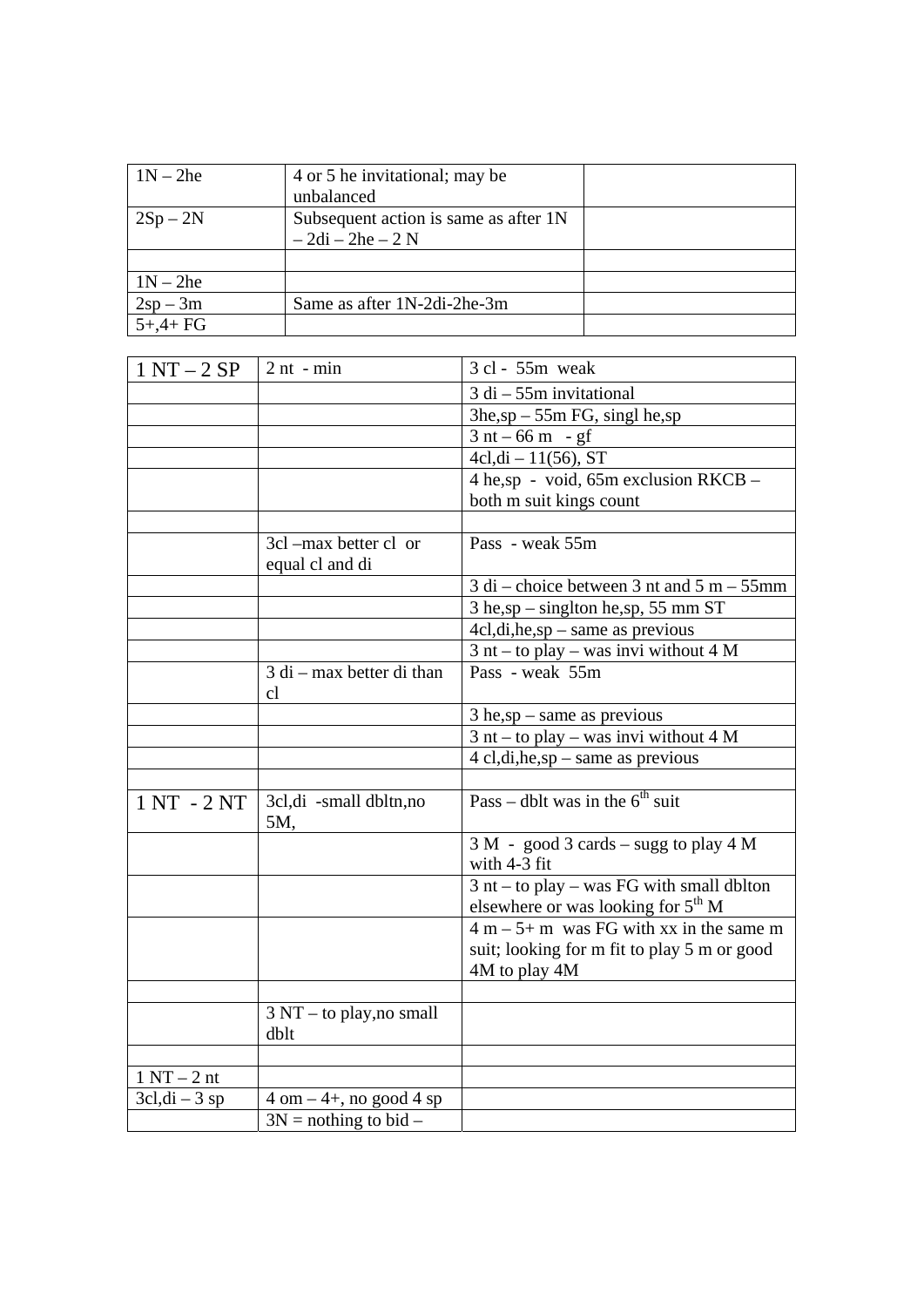| want to SOFF in 4m   |                       |
|----------------------|-----------------------|
| $4$ sp – good 4 sp   |                       |
|                      |                       |
| KQ10x, xx, Ajxx, kjx | Ajx, xx, qxx, AQxxx   |
|                      | $1nt-2nt-3cl-3sp-4sp$ |
| KQ10x, KJx, Ajxx, xx | Ajx, xx, Qxx, Aqxxx   |

| $\mathbf{NQ}$ $\mathbf{U}\mathbf{A}$ , $\mathbf{N}$ , $\mathbf{N}$ , $\mathbf{N}$ , $\mathbf{N}$ | $\mathbf{1}$ y $\mathbf{A}, \mathbf{A}$ |
|--------------------------------------------------------------------------------------------------|-----------------------------------------|
|                                                                                                  | $1nt-2nt-3cl-3nt$                       |

| $1N - 2N$      |                            |                                          |
|----------------|----------------------------|------------------------------------------|
| Relay for 5M,  | $3M = 5$ cards or good 4   | $3N=$ to play                            |
| xx m or 4 good | cards with the other M     | $4M =$ to play on 5-3 or 4-3 fit         |
| m with xx OM   | not well stopped           |                                          |
|                | $3N =$ to play – no 5 M or | 5M has a priority to xx m, when asked by |
|                | xx m, or 4 good M and      | 2N                                       |
|                | dbltn in OM                |                                          |
|                |                            |                                          |
| $1N - 3cl$     |                            |                                          |
| 44(41) FG      | $3di =$ relay              | $3he = singlcl$                          |
|                |                            | $3sp = sing1 di$                         |
|                |                            |                                          |
| $1N - 3di$     |                            |                                          |
| $(41)44$ FG    | 3he=relay                  | $3sp = singl$ he                         |
|                |                            | $3N =$ singl sp, no slam int             |
|                |                            | $4cl, di = cue, singl sp, S/T$           |
|                |                            |                                          |
| $1N - 3he$     |                            |                                          |
| 31(54) FG      | $3sp-4$ good or 5 sp       |                                          |
|                | $3N =$ to play             |                                          |
|                | $4cl$ , di – fit ST        |                                          |
|                | 4he – supper acceptance,   |                                          |
|                | 44 mm                      |                                          |
|                | 4M,5m to play minimum      |                                          |
|                | hand                       |                                          |
|                |                            |                                          |
| $1N - 3sp$     |                            |                                          |
|                | $3N =$ to play             |                                          |
|                | $4m = fit S/T$             |                                          |
|                | 4he= to play               |                                          |
|                | 4sp=supper acceptance      |                                          |
|                | 44mm                       |                                          |
|                | $5m =$ to play             |                                          |
|                |                            |                                          |
| $1N - 4cl, di$ |                            |                                          |
| 6+he,sp no     | 4he,sp automat             |                                          |
| slam interest  |                            |                                          |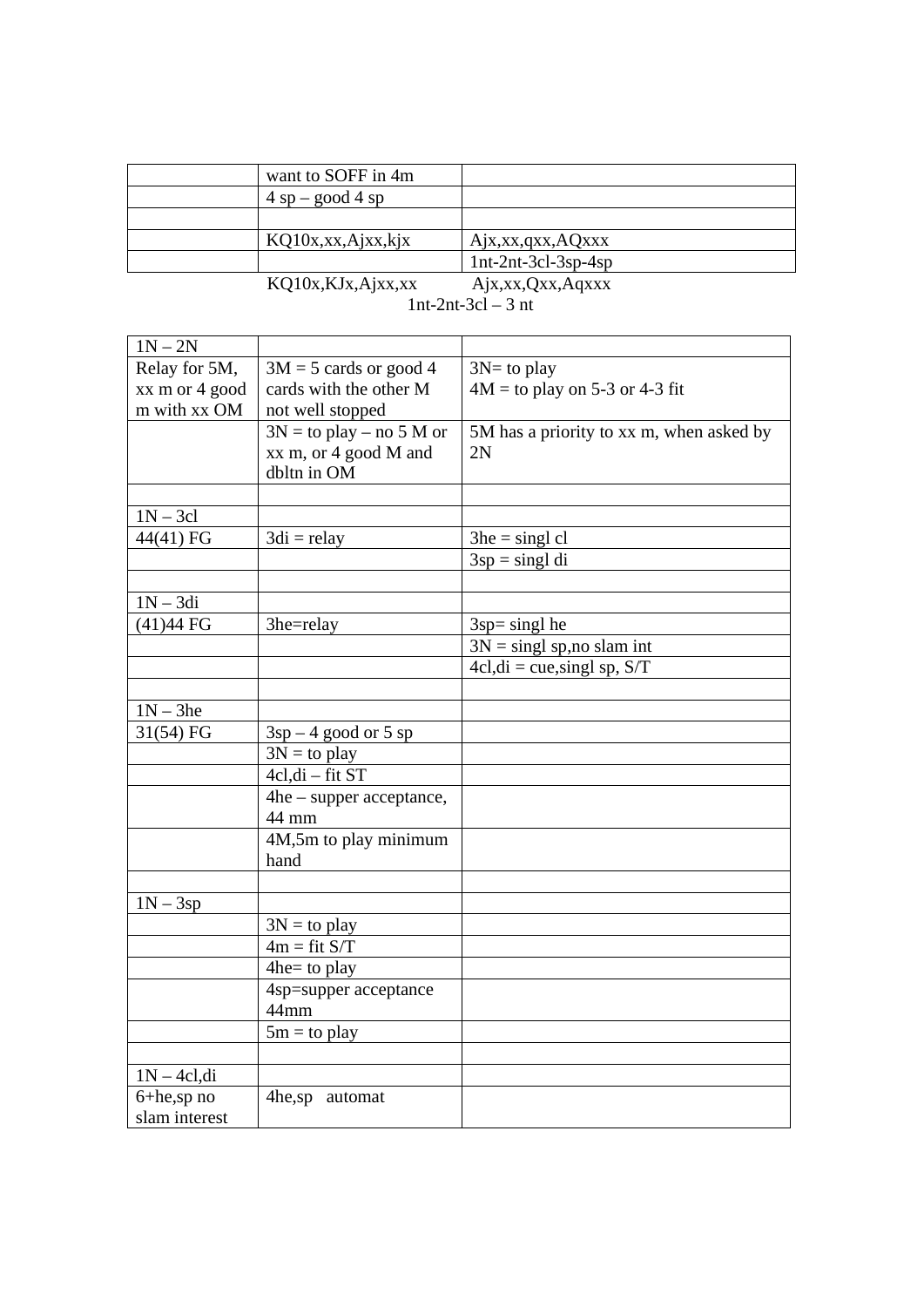| $1N - 4he$ ,sp | To play                             |  |
|----------------|-------------------------------------|--|
|                |                                     |  |
| $1N - 4N$      |                                     |  |
| Invitational   | Pass; $5m =$ looking for            |  |
| balanced       | 44 m fit; $5N = can play$           |  |
|                | in either m or N; suit at           |  |
|                | level $6 = 5^{th}$ suit             |  |
| $1N - 5N$      |                                     |  |
| Grand slam try | 6 in a suit = min strength,         |  |
|                | $5^{\text{th}}$<br>suit; $6N = not$ |  |
|                | accepting; 7 N                      |  |

After intervention:

 $1N - pass - 2cl - dbl$ Pass = no 4M or 5di;  $Rdbl = 5cl$  suggest to play Everything else is system on from both hands

 $1N - pass - 2cl - (2 di,he, sp) - dbl$  is t/o from both hands others are natural, system on from both hands

 $1N - (2x) - 2$  in a higher suit is to play,  $2N =$  lebensol, 3cl,di,he,sp = trf di,he,sp,cl – invi+, trf for opps suit is asking stopper, dbl is t/o with less than game values

 $1N - (3x) - db = t$  /o FG

 $1N - pass - 2di, he, sp - (dbl)$  $Rdbl = no stopper, pass = stopper and no fit everything else is system on with stopper.$ 

 $1N - pass - 2sp - (dbl)$  $Pass = good spades,$  $Rdbl = no stopper$ 2N a stopper ,min  $3m = stopper, max$  $1N - pass - 2sp - (dbl)$ Pass – pass – rdbl = balanced invitational – opener may leave this in  $2N =$  balanced invitational xx sp 3cl = 55mm soff and everything else is system on

 $1N - (2c1 - both \text{ majors}) - db = interest in \text{ penalizing at least } 1 M$ ,  $2M = t/o$ , everything else is system on ; trf on the 3 level for a  $\overline{M}$  is not asking stopper but shows this major.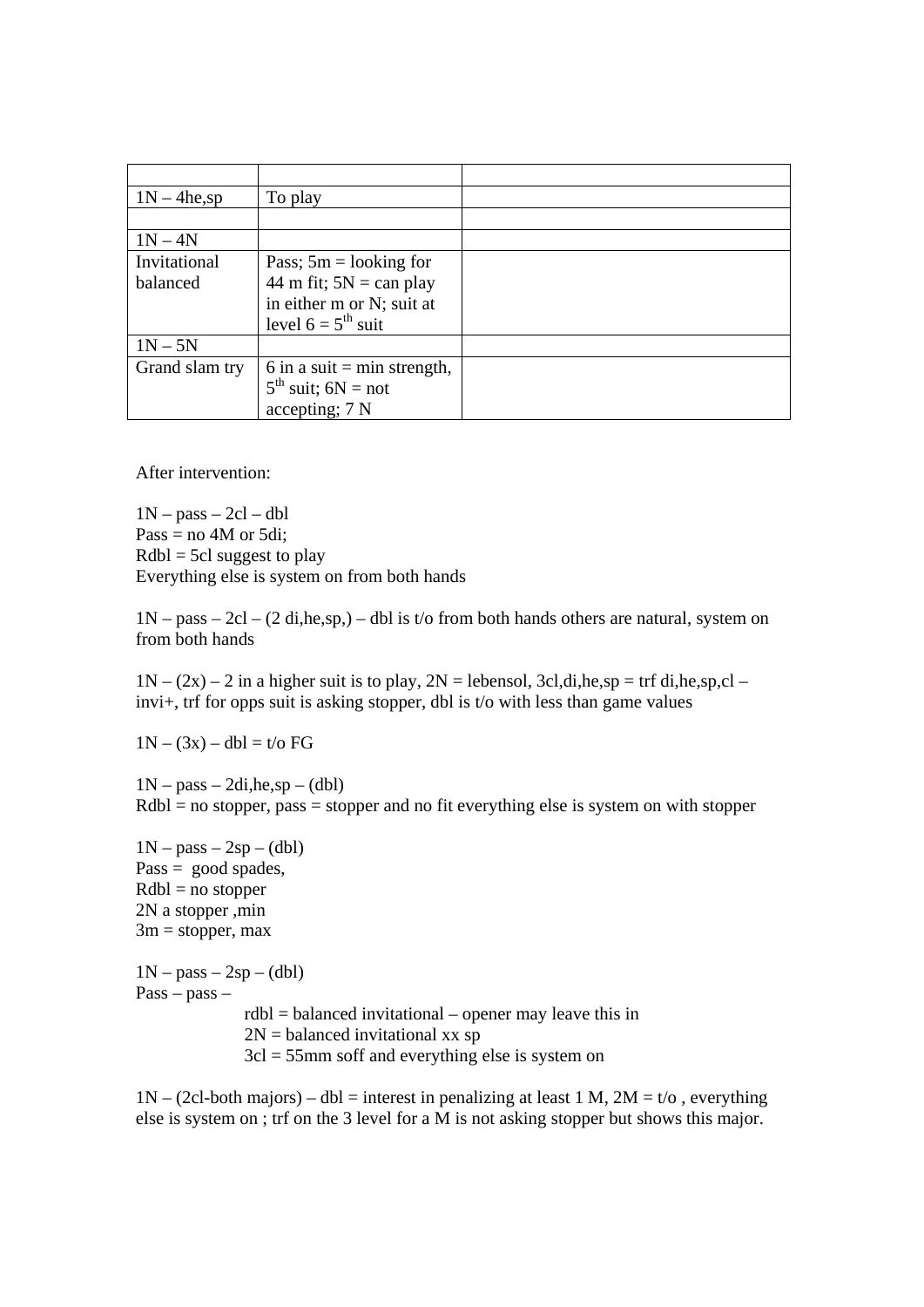$1N - (2di=1M) - dbl =$  points, others are system on

Escape after opps dbl 1 N

 $1N - (dbl) - pass = to play (good or nowhere to run)$ -  $rdbl = \text{puppet to 2cl}$ - everything else is system on  $1N - (dbl) - rdbl - pass$  $2cl - (pass or dbl) - pass = 5cl$ ,  $2di = 5di$ 

 $1N - (dbl) - rdbl - pass$ 2cl – dbl from either opp, Now rdbl by resp shows 4di and 4 M

Pass forcing situation after opps run away from 1N doubled

 $1N - (dbl) - 2cl,di,he - now pass = f willing to penalize this contract or weak and$ balanced; dbl is t/o , new suit at level 2 is SOFF, new suit at level 3 is FG, 2N is both minors ?? pass and pull of the partner's dbl shows weak balanced hand There is no pass forcing situation if opps bid 2sp or higher

Same principles apply when opps bid 1N, we double and opps run away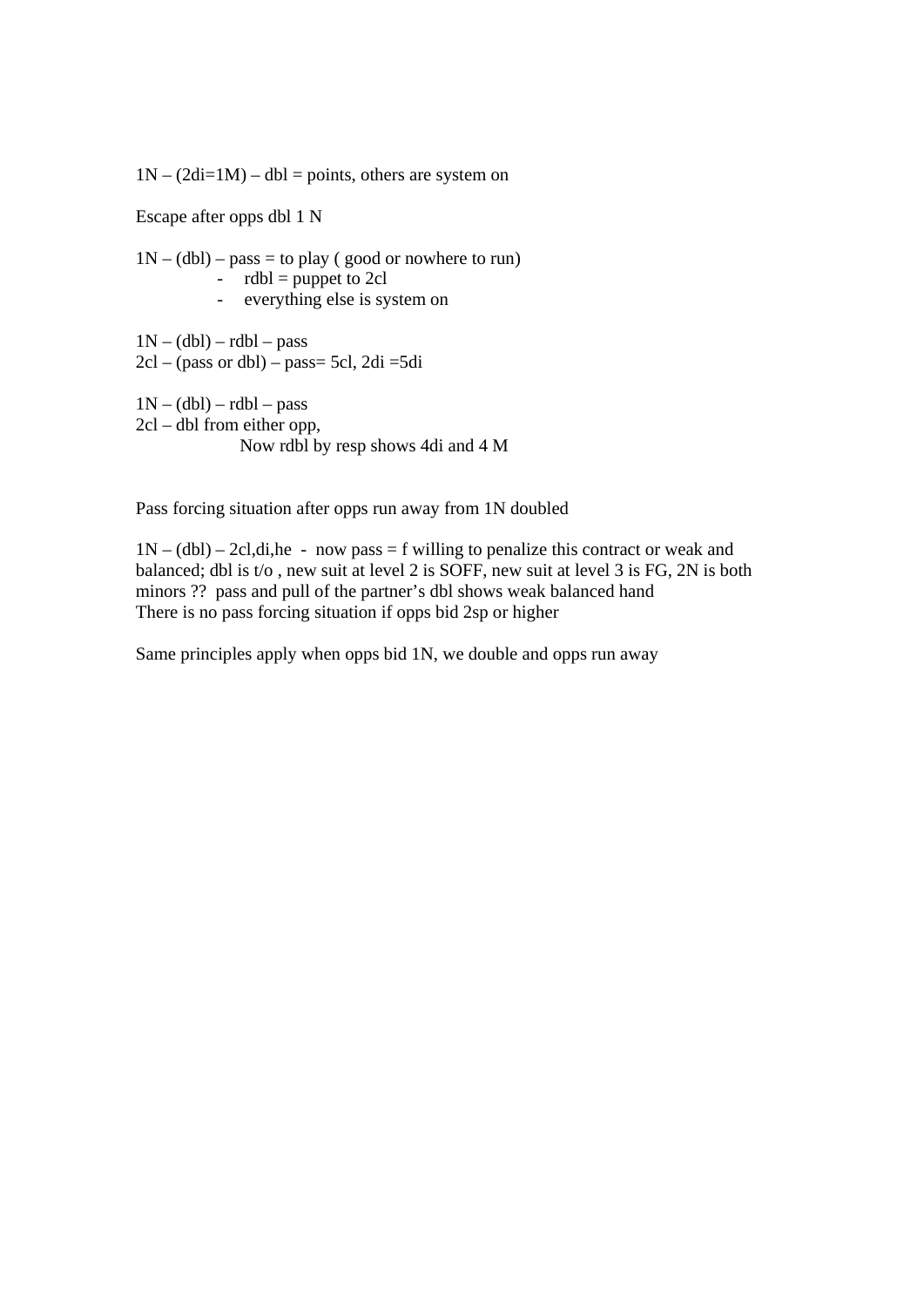#### **SUPPLEMENTARY SHEET 3**

#### **2 (5+ 4 M/6+, 10-15 HCP)**

#### $2 - 2$

 $2 \cdot = R$  ( invitational or FG values; can be made with weaker hand ocasionally as a tactical bid )

 $2\nu/\lambda=5+$  cards, NF

 $2N =$ puppet to  $3*($ weak with  $*$ ; GF 6+ own solid or semisolid suit)

 3=inv, 10-12 HCP, no 4 M  $3\bullet/\bullet/4=6+$  cards invitational  $3N=$ to play  $4\cdot/$   $\bullet$  = pre  $4 \cdot / \cdot = \text{to play}$  $4N = RKCB$ 

#### $2 - 2$

 $2\nu/\lambda = 4$  cards

 $2N=6+$ , max (6 cl with 2 top H + 2 high cards elsewhere are enough for the bid );

```
3*-6+, min(9-13HCP)
3 \div = 4 \div 6 + 4, max
3\blacktriangleright/\blacktriangle = 5 cards, good 6 + \clubsuit s3N=AKQxxxx/AKJ10xxx, outside stopper
4 - 8 + -4 +/ v / ▲ = AUTOSPL void
```
#### $2 - 2$

#### $2\bullet$

 $2\angle{}/3\angle{=}5+$ , FG ( excludes a solid 6+ solid/semisolid suit )  $2N =$  puppet to 3cl (SOFF when 2di was bid tactically; or slam try with he or cl fit ) 3=invitational ( has 4 sp)  $3\bullet$  = inv

 $3 \triangle =$ SPL – fit in he; 3N=to play  $4 \bullet =$ SPL; fit in he  $4N = RKCB$  he

2cl-2di 2he,sp-2N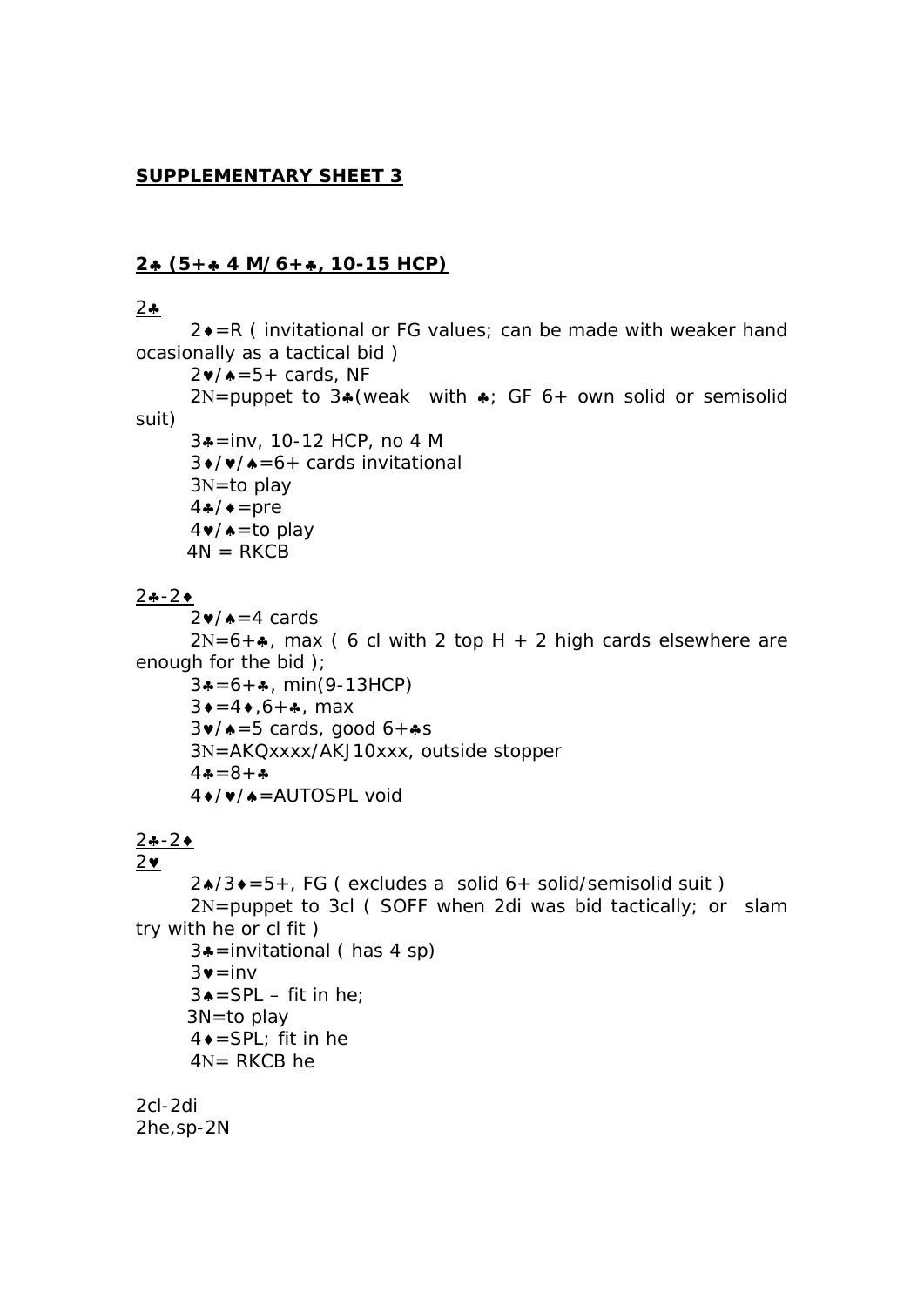3cl

```
 pass – SOFF,was checking for a M suit fit or made tactical 2di bid 
     3di- S/T in cl; relay for distribution and strength
     3he, sp - S/T in he,sp (3 in the M bid by the opener)
      3 OM = singl in the openers 4 card major suit;fit cl, FG 
     3N = mild slam try (example: AKxx QJx Axxx Kx)
    4cl = looking for cue bids? ( example AKQxxx \times xx Kxxx )
    4di = SPL di S/T
    4 in Pd major suit = mild slam try - balanced;
    /4OM = SPL S/T (fit cl)2cl-2di 
2he,sp-2N 
3cl-3di 
        3he=singl di (always apply the principle: first step = low singl)
         3sp=singl sp/he 
         3N=5422 weak 
         4cl=5422 STR,no di cue 
         4di=5422 strong,no he cue 
         4he=5422 strong,cue in di and he 
2 - 22 \triangle2N =puppet to 3cl ( same as previous )
      3 = invitational (has 4 cards he)
      3/(125+7)3 \triangle = \text{inv}4 \bullet =SPL fit sp
       4he=SPL fit sp 
       4sp=to play 
      4N=RKCB \triangle2 - 22N
```
 $3* = GF$ ; opener bids singl if he has one or 3 NT otherwise;

 $3$  di = FG natural or waiting – opener bids the major suit he has stopped or 3 NT if he has stopped both Majors or 4cl if he doesn't stop any M suit; if 3 di is not very strong responder always doesn't stop at least one of the majors otherwise bids 3 N directly over 2N )

 $3he$ , sp – natural  $5+ FG$ ;

2cl -2di  $2N - 3$  he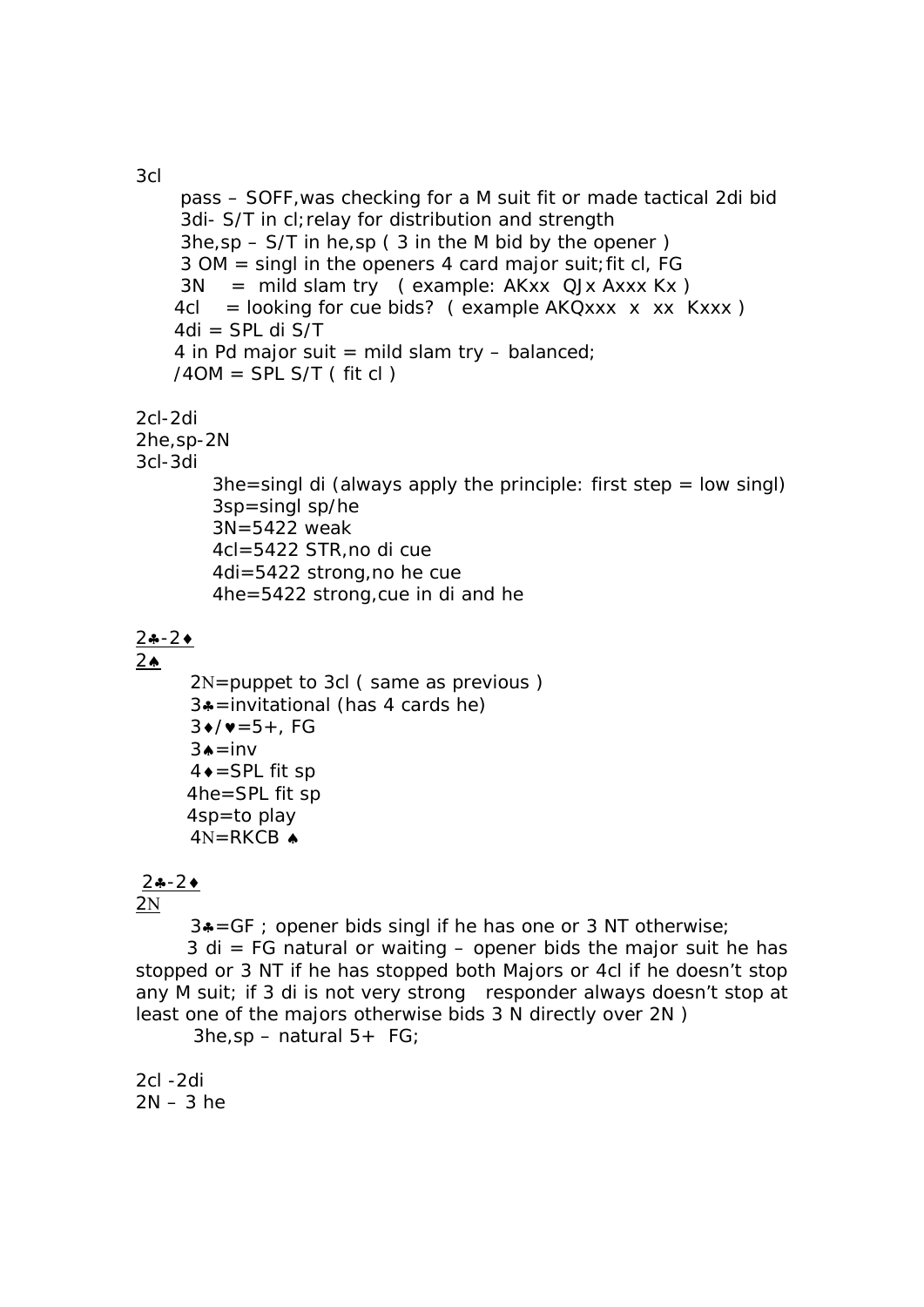$3sp =$  does not stop sp and doesn't have a he fit; (xx xx Axx AKQxxx) for example )

#### $2 - 2$

#### $34$

 $3\bullet = FG 5(4) + di$ , now 3he=he stopper, 3 sp=sp stopper, 3N = both M stopped,4cl- no M stopper,no di fit,4di= di fit,no M stopper, 4he,sp=SPL,3 or 4 di

3 he,  $sp =$  natural FG same as after 2cl-2di – 2N

#### $2 - 2N$

#### $34$

P=weak  $\clubsuit$  fit

 $3 \cdot 56 +$  di, solid or semisolid FG – opener bids M suit stopper or 3N with both M stopped or 4cl with no M stopper and no di fit or 4di with di fit or 4he,sp – SPL with 3-4 di;

 $3v = 6 + he$ , solid or semisolid FG; opener can bid 3sp or 4cl or 4di cue bids, 4he – no slam interest, 3N with stoppers in sp and di,

 $3sp=6+sp$ , solid or semi solid,  $FG$  – same as previous

#### $2cl - 2he$ , sp

 $2N = max$ , no fit in pd M  $3cl = 6 + cl$  singl or void in pd M  $3M = fit$  in pd M – invitational  $4M = to play$ 

 $2cI - 3cI$ 3di,he,sp = short suit ,acceptance

#### **After intervention:**

 $2 - (Db)$  RDbl=10+ HCP,looking for pen dbl 2di = relay – system on everithing else is system on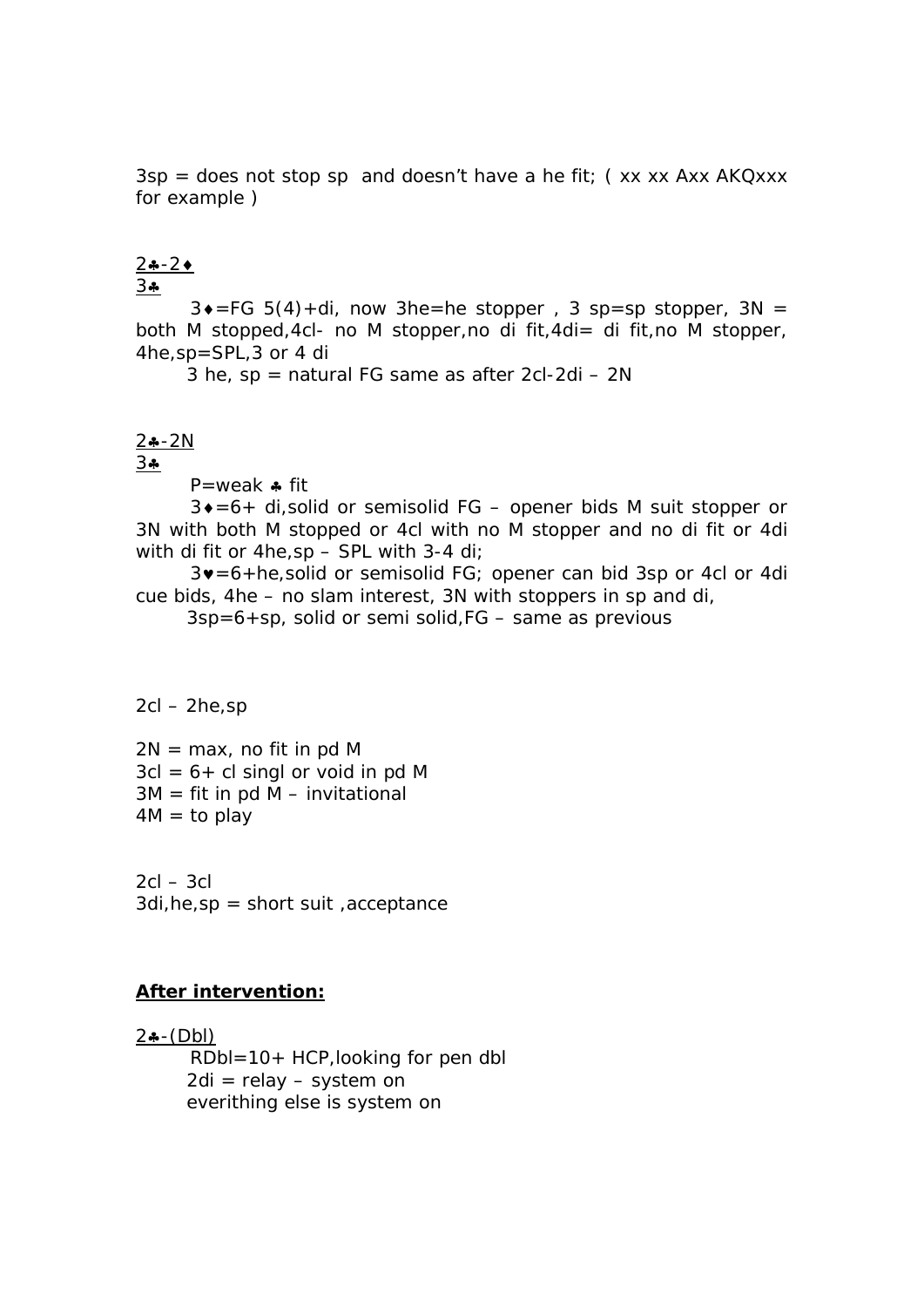2cl-(pass)-2di-(dbl)

pass= 6cl, not good hand,not single directional hand rdbl= good hand,6cl,no 4M,no stopper di 3cl=weak hand,good cl suit,single directional hand Everithing else is system on,2 N promises di stopper

2cl – (pass)- 2di- (2M) Pass  $= a/ 4M$  any strength b/ 6+cl , MAX , no stop  $DbI = 40M$  $2N = 6 + Cl$ , MAX, stop in opp's M

 $2 - (2x)$ 

 Dbl=NEG  $2x=5+$ , NF 2N= puppet to 3cl - weak cl raise Cue=asking for stopper  $3* =$ good raise 3x=6(5) invitational 3N=to play  $4\bullet = PRE$ 

 $2(-3x)$ 

 $3x=5+.$  FG Dbl=NEG  $4 \cdot / \cdot = \text{to play}$ Cue= $\clubsuit$  fit, FG 3N=to play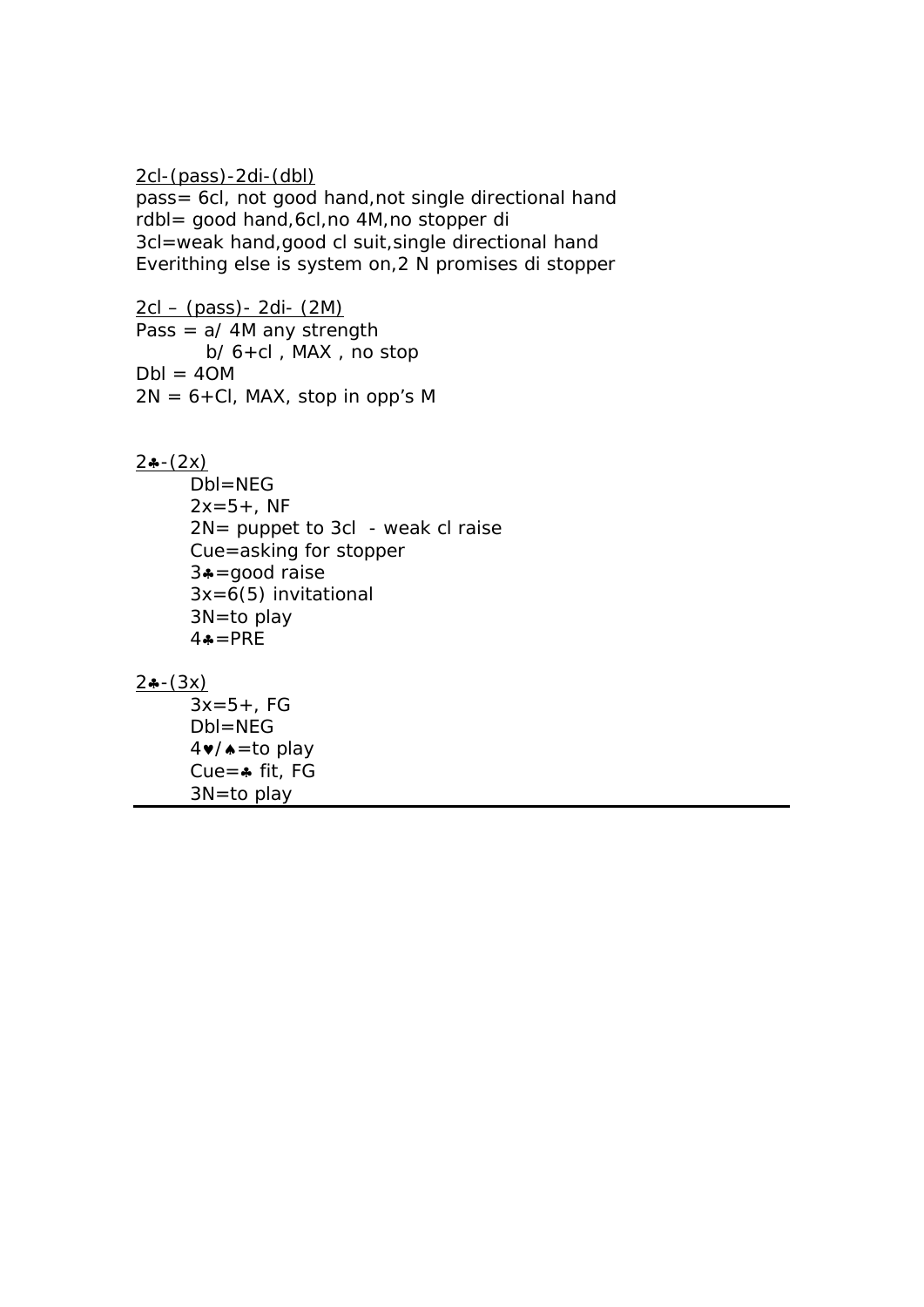# **SUPPLEMENTARY SHEET 4 Complex 2NT scheme**

**a/ 2NT (20)21-22 PC b/ 1♣-1♦-2NT(23-24)**  $c/1$  $\div$ **-1** $\div$ **-1** $\div$ **-2NT( 25+) d/ 2NT overcall ( 15)16-18 PC**

 $-3 \bullet = PIJPPET$ 

 $-3 \bullet =$  at least one 4M  $-3 \bullet =$  no 4/5M  $=3 \bullet = \text{TRF}$  to 3NT!!!  $=3NT=5sp$  and 4he  $-3 \bullet = 5sp$  $-3NT = 5he$ 

 $-3 \bullet = \text{TRANSFER}$  for he

- $-3\bullet$  = 2cards ( could be SGL sometimes). Now 4 $\bullet$  is mild S/T w/6+cards
- 3NT = 3-4card support , scattered values, not very good hand
- $-3\bullet/4m = cue$ , support and MAX
- $-4\bullet$  = support, MIN, prefers to play 4he
- $-3 \bullet = \text{TRANSFER}$  for sp
	- 3• = 2cards ( could be SGL sometimes).Now 4♠ is mild S/T w/6+cards
	- 3NT = 3-4card support , scattered values, not very good hand
	- $-4x = cue$ , support and MAX
	- $-4\bullet$  = support, MIN, prefers to play 4sp

 $-3 \bullet = 5 - 4 \text{ mm}$ 

- $-3NT =$  to play
- $-4 \bullet = 6 + \bullet$ , no Slam interest
- $-4 \bullet = 6 + \bullet$ , no Slam interest

 $-4\bullet/\bullet = \text{TRF}$  for  $\clubsuit/\bullet$ , now 4NT is negative by Opener, and the other bid below 5m is RKCB

#### **1. 2NT - 3• 3he - 4• ( presumably NAT 4+) ?**

- 4NT = to play , not suitable hand for slam. Now if RESP is very strong , he continues by responding to RKCB for he !!!
- 4he = doubleton top honour, not suitable hand for slam. Now 4NT is RKCB for he.
- $-4sp = cue$ , support in cl. Now 4NT is RKCB for cl.

2. 
$$
\frac{2NT - 3\bullet}{3\bullet - 4m} = 4M
$$
, w/5+m, S/T)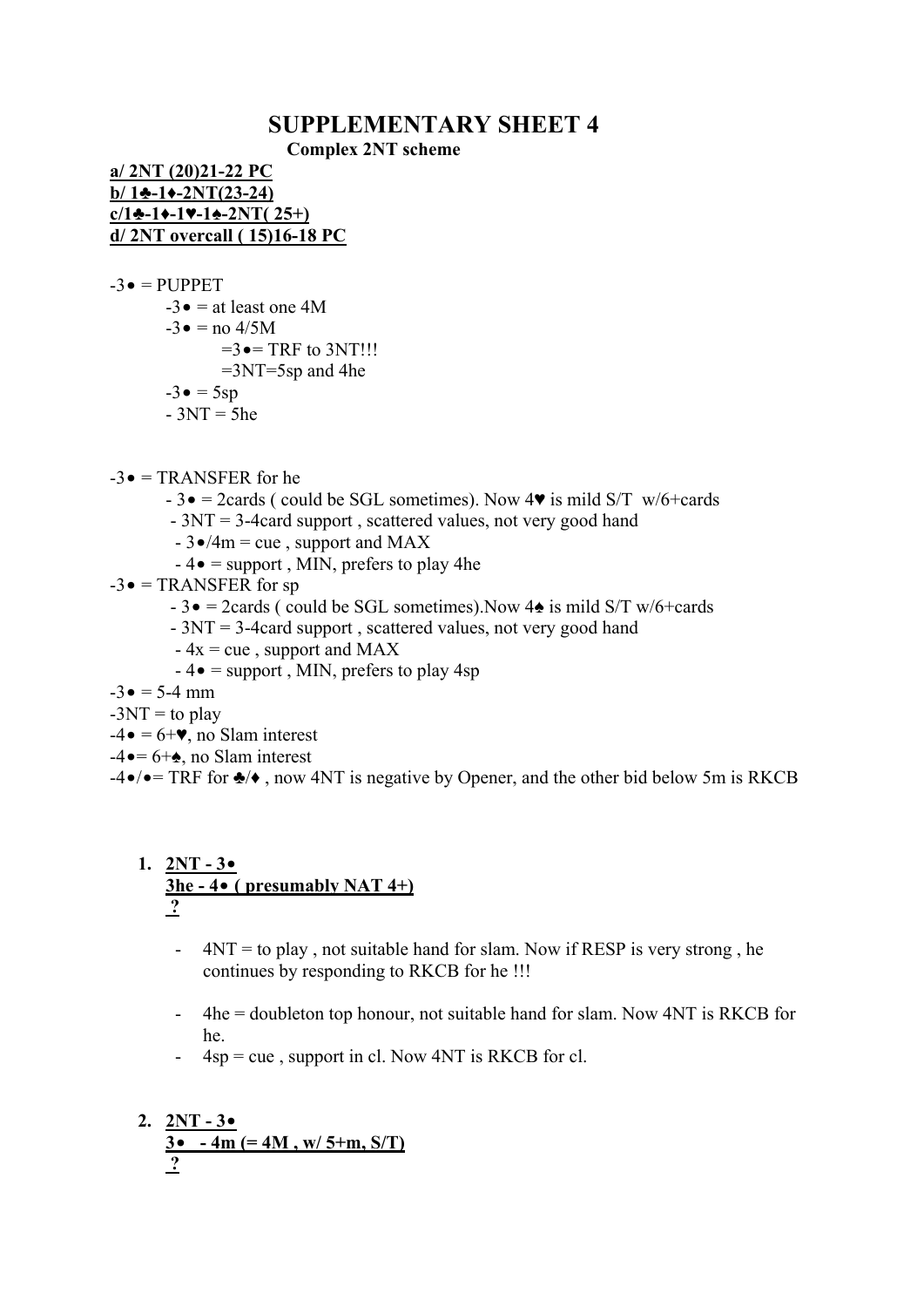- 4NT = negative. Now if RESP is very strong , he continues by responding to RKCB for m !!!
- $-4x = cue$
- **3. 2NT 3• 3• - 3• (TRF for 3NT) 3NT – 4m (= 4cards, S/T) ?**
	- 4NT = negative. Now if RESP is very strong , he continues by responding to RKCB for m !!!
	- $-4x = cue$

#### **A. AFTER INTERVENTION:**

# **2NT –(P) - 3• - (dbl)**

**?**

- $PASS = no stop$ . After a Rdbl by  $P system on$ .
- $-$  3•/3•/3•/3NT= system on w/stop

#### $2NT - (P) - 3$  **•**  $-$  (dbl) **?**

- PASS = stopper, no 3 card SUPP
- RDBL= no stop.
	- $= 3 \cdot =$  to play
		- $= 3NT = P/C$ . 5he and stop.
		- $= 3 \bullet = 5he + 4sp. FG$
		- $= 4 \cdot = 5$ he+4m. FG +(w/control in di)
		- $= 4 \bullet =$  to play
- $-$  3•/3•/3NT/4m= system on w/stop

#### **B. 2NT overcall (15)16-18(19)PC. Possible SGL in side suit.**

#### 1.  $(2he) - 2NT - (p) - ?$

- $-$  3 $\bullet$  = PUPPET. System on.
- $3 \bullet = \text{TRF}$  hearts (!)
- $-$  3  $\bullet$  = TRF spades
- $3 \bullet = 5 4$ mm
- $-$  3NT = to play

#### 2.  $(2he) - 2NT - (Dbl) - ?$

- Rdbl = TRF m (2NT bidder bids always  $3\bullet$ )
- Pass = Not forcing to Rdbl . Normally 3+clubs.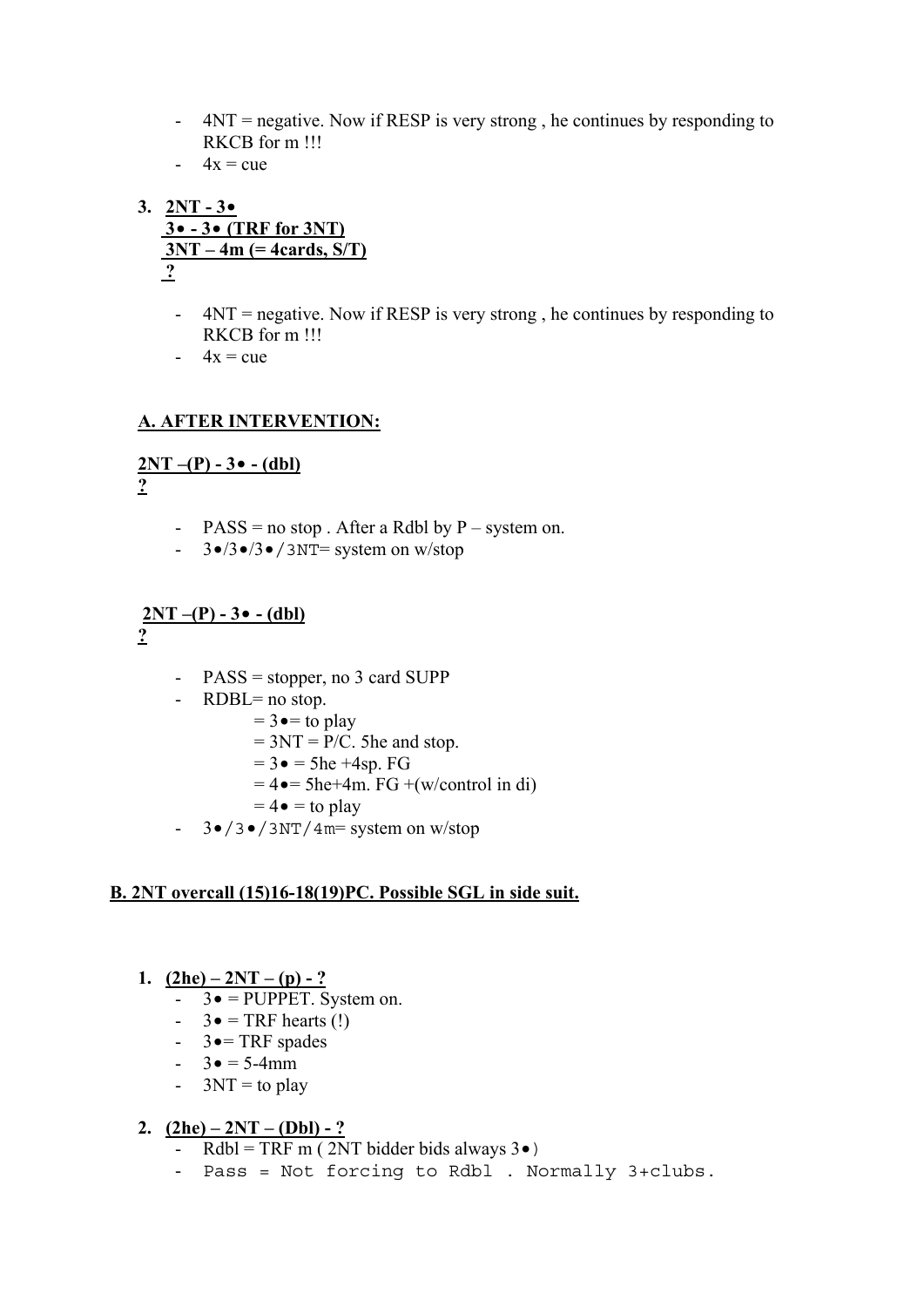- 3• = 4-4 in two suits, except clubs.
- $3 \bullet$  = TRF he (!)
- $3 \bullet = TRF \text{ sp}$
- $3 \bullet = 54 \text{mm}$

## **3. (2he) – 2NT – (3he) - ?**

- $3 \bullet = \overline{\text{NAT. FG}}$
- $\overline{Db} = T/O$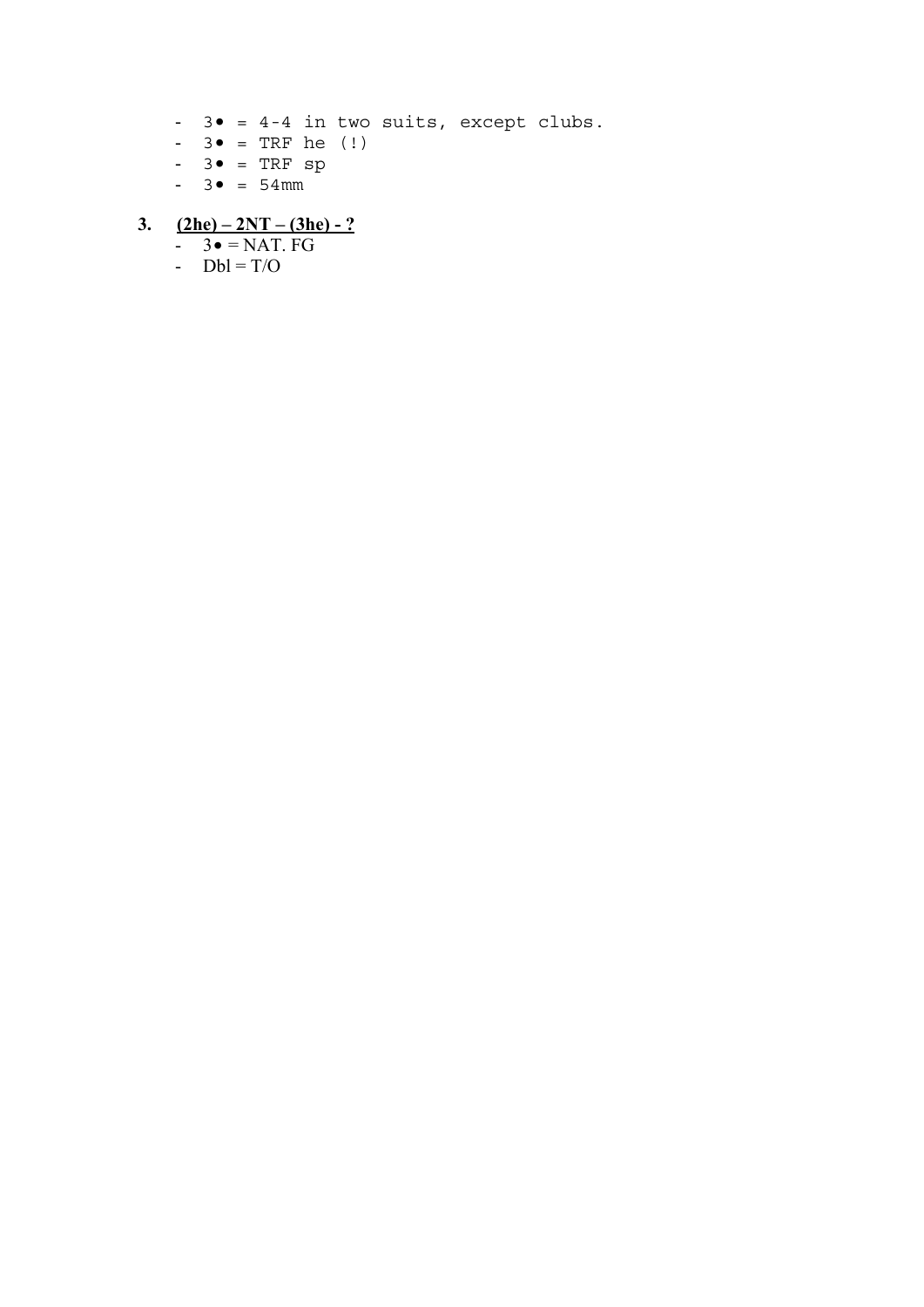# **SUPPLEMENTARY SHEET 5**

#### **1 (15)16+HCP unbalanced/17+HCP balanced**

```
1.4
```

```
1\bullet = 0-7 HCP
       1 \cdot \sqrt{2}/2 \cdot \sqrt{2} = 5 + \text{ cards}, 8 + \text{HCP}1N = 11-15 HCP, bal
       2v = 8-10 HCP, bal
       2<sup>\bullet</sup> = (4441), 8+ HCP
       2N = 16 + HCP, bal
       3.,di,he,sp= 7+ cards;0-4 HCP (after intervention, jump shift is 5-
7PC, w/ very good suit)
```

```
1 - 1P = 15-17 HCP, 5+1 \bullet = F1a/5 + v, 15+ HCP
             b/ 19-20 HCP bal; or (24)25+ bal/quasi-bal 
            c/ two-suited hands 20-23PC 
      1/2/2=5+ cards, 15-21 HCP – NF; 1sp can be 4 cards with 
                                               4441or 4 sp and 5+m 
      1N = 17-18 HCP, bal/semibal
      2 \cdot = 4sp, 5+he 16-19 HCP
      2• =5+, F1. Now 3• is second negative. Afterwards 3• is NF. 
      3 \cdot 7 \cdot 3 \cdot 5 = 5 + 72 =(22)23-24 HCP, bal/quasi-bal 
      3\mathbf{v} = 5+, 5+ Ms, invitational(same after DBL to 1\mathbf{e})
      3 \triangleq 5 + .5 + Ms, GF (same after DBL to 1 \triangleleft)
      3N=long suit, to play
      4/=to play 
1 - 11 - ?1\bullet = 0-7 HCP, any shape
      1N=6+ \clubsuit, 0-4 HCP (no king)
      2*-6+, 0-4 HCP (no king)
      2 \cdot 5 + \cdot 0.4 HCP (no king)
      2v = 6 + 10 - 4 HCP (no king)
1 - 11 - 1?
```
-**1N**=19-20 HCP, system on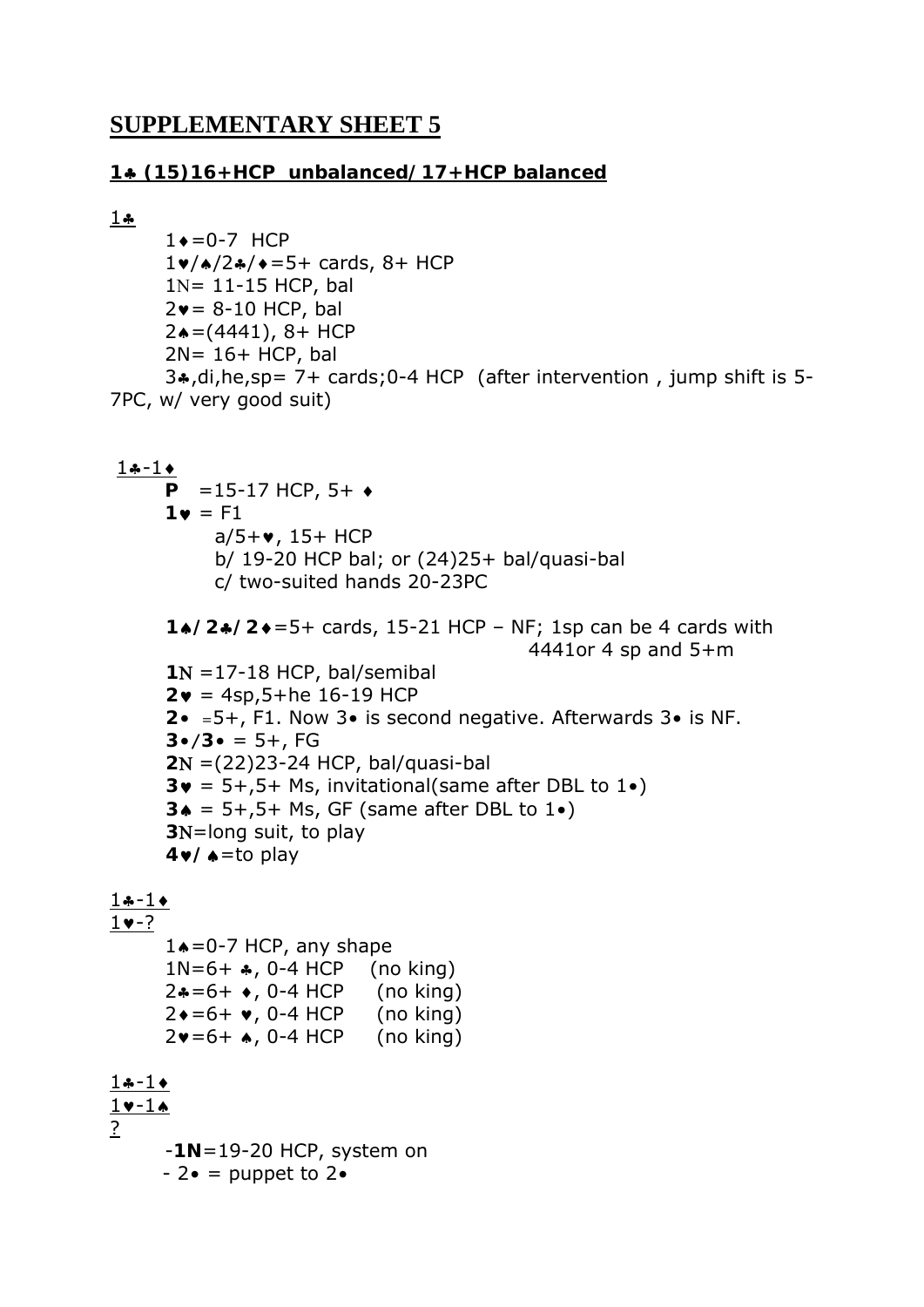a/5+•, 4+• b/two suited hand, 20-23PC - 2=5+, (3)4+, **NF**  - 2=6+, **NF** - 2• **= 5+ 4+, 20-23**  - 2=(24)25+ HCP, bal/quazi-bal, **FG**  - 3/=5+ 4+/, **FG** - 3=6+, **FG** - 3• =**5+ 4+, FG**

$$
\frac{1 \cdot 1 \cdot 1}{2 \cdot 2 \cdot 2}
$$
\n  
\n
$$
\frac{2 \cdot 2 \cdot 2}{2}
$$
\n  
\n
$$
-2 \cdot 2 = 5 + \cdot (3)4 + \cdot 1
$$
\n  
\n
$$
-2 \cdot 2 = 20 - 23, 5 + \cdot 1
$$
\n  
\n
$$
-2 \cdot 2 = 20 - 23, 5 + \cdot 1
$$
\n  
\n
$$
-2 \cdot 2 = 20 - 23, 5 + \cdot 1
$$
\n  
\n
$$
-3 \cdot 4 \cdot 2 = 20 - 23, 5 + \cdot 1
$$
\n  
\n
$$
-3 \cdot 20 - 23, 5 + \cdot 1
$$
\n  
\n
$$
-3 \cdot 20 - 23, 6 + \cdot 1
$$
\n  
\n
$$
-3 \cdot 20 - 23, 6 + \cdot 1
$$
\n  
\n
$$
-3 \cdot 20 - 23, 6 + \cdot 1
$$
\n  
\n
$$
-3 \cdot 20 - 23, 6 + \cdot 1
$$
\n  
\n
$$
-3 \cdot 20 - 23, 6 + \cdot 1
$$
\n  
\n
$$
-3 \cdot 20 - 23, 6 + \cdot 1
$$
\n  
\n
$$
-3 \cdot 20 - 23, 6 + \cdot 1
$$
\n  
\n
$$
-3 \cdot 20 - 23, 6 + \cdot 1
$$
\n  
\n
$$
-3 \cdot 20 - 23, 6 + \cdot 1
$$
\n  
\n
$$
-3 \cdot 20 - 23, 6 + \cdot 1
$$
\n  
\n
$$
-3 \cdot 20 - 23, 6 + \cdot 1
$$
\n  
\n
$$
-3 \cdot 20 - 23, 6 + \cdot 1
$$
\n  
\n
$$
-3 \cdot 20 - 23, 6 + \cdot 1
$$
\n  
\n
$$
-3 \cdot 20 - 23, 6 + \cdot 1
$$
\n  
\n
$$
-3 \cdot 20 - 23, 6 + \cdot 1
$$
\n  
\n
$$
-3 \cdot 20 -
$$

#### **4441 hands are treated as balanced.**

 $1 - 1$  $1 \spadesuit$ **1N** =4-7 HCP, no fit  $24$ / $\sqrt{v}$  = 5+, 4-7 HCP  $2 \bullet = 3 + \bullet$ , 3-5 HCP  $2N = 4 + \bullet$ , 5-7 HCP **3//** =SPL, 4-7 HCP  $3 \triangle = 3 \triangle$ , 6-7 HCP

**! Every new suit from the 1 opener is F1.** 

```
1 - 1242 \cdot =R, 5-7 HCP (not promising 4M)
     2 \cdot / \cdot = 5 + 4 - 7 HCP
     2N =5-7 HCP 
     3* = 3+, 4-7 HCP
     3// =SPL, 4-7 HCP 
      3N =to play
```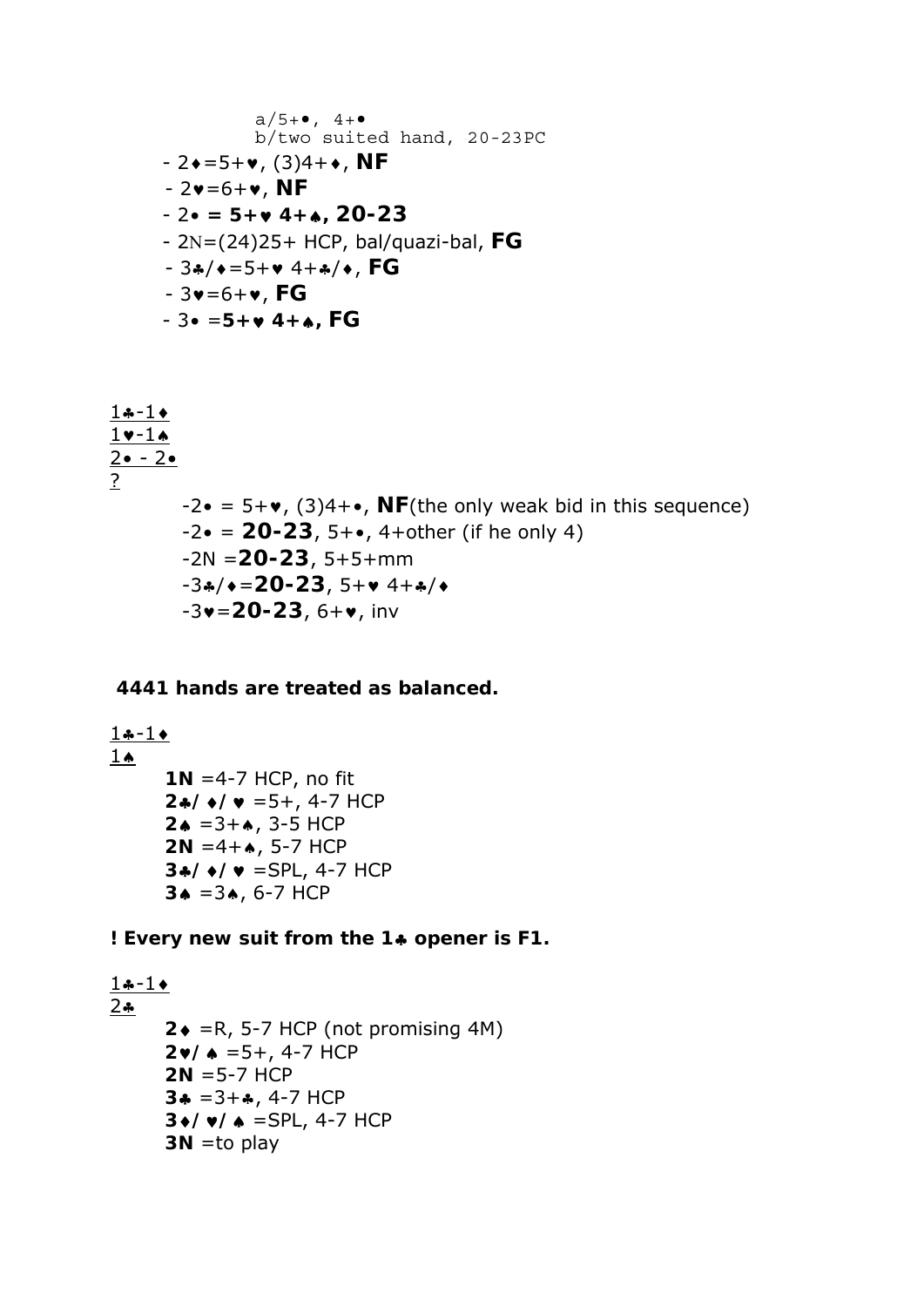$1 - 1$  $2 - 2$  $2\nu/$   $\triangle$  = 4 cards, NF 2N=bal/sbal, no 4-card M, inv  $3* = 6 +$ , NF  $3/(4/4) = 4 + 5$  3N=to play  $1 - 1$  $2 - 2N$  $3$ \*=to play

 $3\bullet$ ,  $\bullet$ / $\bullet$ =SGL, max, 6 $\bullet$ 

**Over 1-1-2-2N could contain 4th M.** 

 $1 - 1$  $2\bullet$  $2 \triangle =$  sign off **2**N=5-7 HCP, bal **3**= 5+cl,no Ms fit, 5-7 HCP **3** ♦ = 5+ di,no Ms fit, 5-7  $3\blacktriangledown=3+he$ , inv  $3 \triangle = 4 + sp$ , inv  $3N,4$ **•**  $4$ **•** = to play

#### **1•-1•**

**2• 2N =** 4-7 HCP,bal **3•** = 0-4 HCP any,or 5+cl, 4-7 HCP . Now 3• is NF. **3•,3•** = 5+ cards, 4-7 HCP **3•** =4-7 HCP fit in sp  $4 \cdot 4 \cdot 4 \cdot 4 = SPL$ **4•** = 0-4 HCP, fit in sp

#### $1 - 1$ **2N**

 3=PUP STAY  $3*/\bullet = TRF$  $3* = 54+$  mm, FG(4 $*/*$  sets the suit)  $3N=$ to play

#### $1 - 1$  $2N-3*$  $3 \cdot$  $3v=4A$  $3A=4V$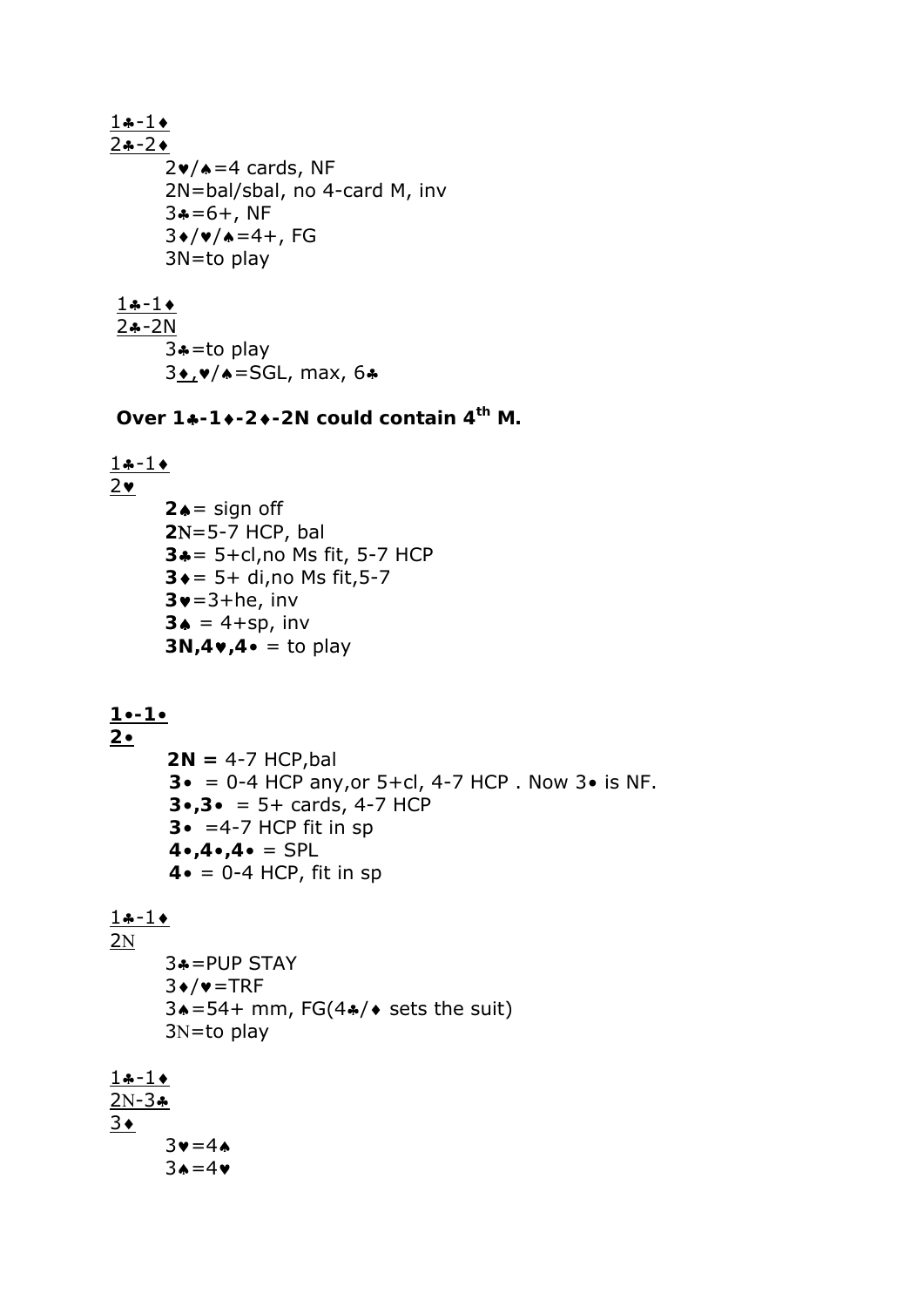$$
3N=to play
$$
\n
$$
4* = 44 MM, S/T(4*/N=RKCB ∅/*)
$$
\n
$$
4* = 44 MM, SOFF
$$
\n
$$
\frac{1*}{N} = 1*
$$

#### $1 - 1$  $2N-3+$

 $3\mathbf{v}$ =doubleton  $\mathbf{v}$ (resp. follows with new suit = NAT)  $3*/4*/\bullet =$ Cue,  $4 \bullet (4 \bullet \text{ is } 2^{\text{nd}}$  TRF, new suit is a Cue)  $3N=3$   $\vee$  (4 $\vee$  is 2<sup>nd</sup> TRF, new suit is a Cue)  $4\mathbf{v}=4\mathbf{v}$ , min

**Same structure after every 2N bid that shows strong balanced hand (also in comp bidding).** 

**4N from the weak hand is never RKCB, but shows extra values.** 

 $1 - 1$ v/a 1N=bal/sbal, may have fit  $2*/*/=5+$  cards  $2\ntriangleright$ / $\triangle$ =4+ fit, bal jump=SPL *2N= 4441 SGL in partner's suit 1•-1• 2•-?*  - *2N = minimum hand*  - *3• = non-minimum hand, scattered values* 

 $1 - 1N$ 

 $2* = STAY$  $2 \cdot / \cdot \cdot = 5 +$  $2N=5+A$ 

**3cl,di,he,sp - 4441,singl is in the next suit / 3sp – singl cl /;the step by resp in the singl suit = waiting;now 3nt by opener is min;others - active** 

```
1 - 1N2 - -2di = 4 he, 11-13 HCP
      2he = 4 sp, 11-13 HCP, no 4 he2sp = no 4 M, 11-13 HCP2N = (4333) 14-15 HCP / now 3cl is asking for the 4<sup>th</sup> suit /
       3cl=4cl,4 other suit, 14-15 HCP 
       3di=4di,4he , 14-15 HCP 
       3he= 44 Ms, 14-15 HCP 
       3sp= 4di,4sp, 14-15HCP
```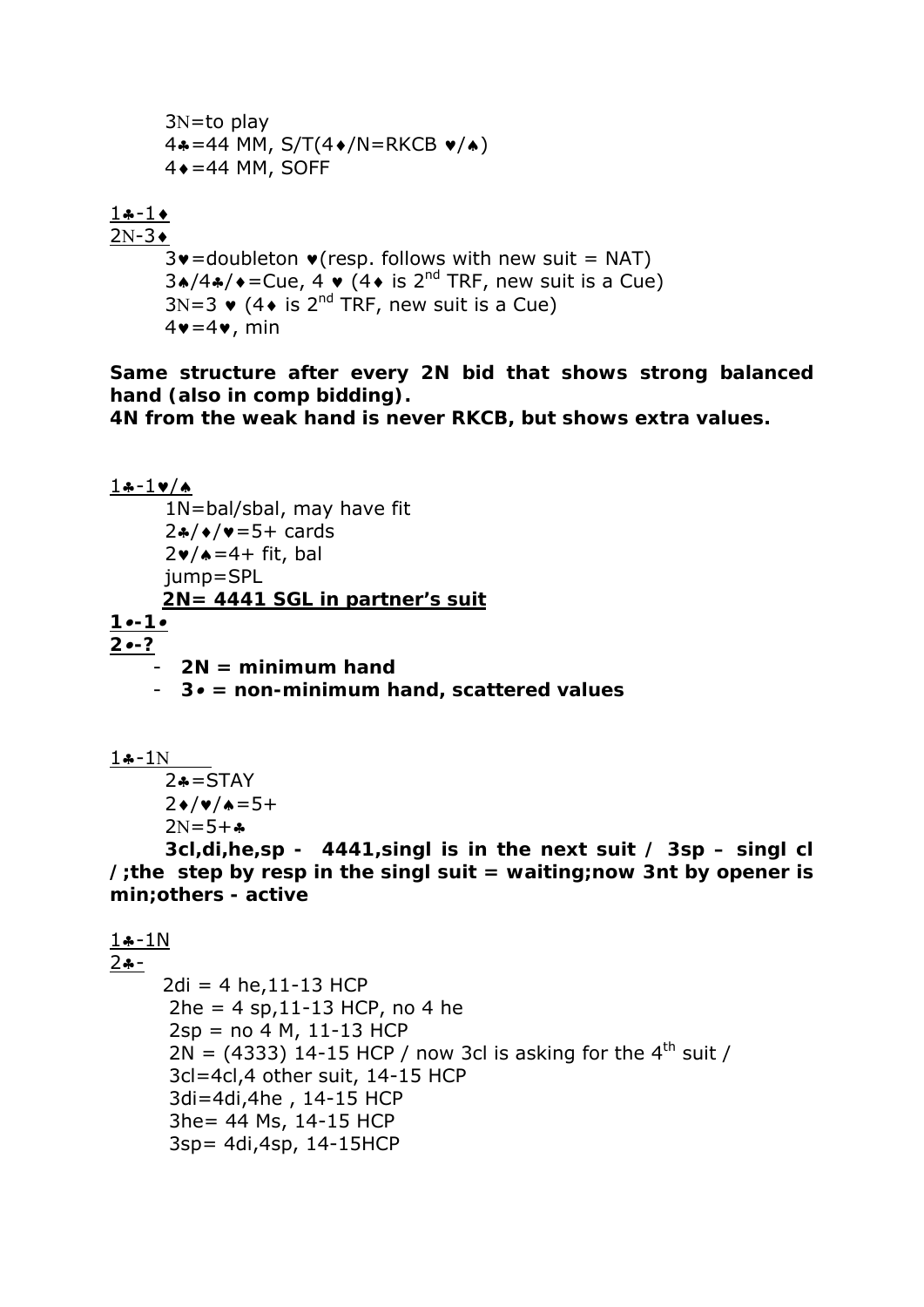```
1 - 1N2*-2*, he, sp
2N(R) Resp bids natural a 4 card suit or 3nt with 4333 or 4432 with 4 
small cards in the other suit; 
1cl - 1N2cl-2sp 
2N 
       3 cl – 4 cl at least qxxx 
       3M=44mm, cue
```
#### **New suit is a Cue, agreeing the 2nd suit. 4 is quantitive.**

| $1cl - 1N$   | $1cl - 1N$                                |  |
|--------------|-------------------------------------------|--|
| 2cl-2di      | 2cl-2di                                   |  |
| $2$ sp=4+sp; | 3NT (not promising 4 spades!! May be just |  |
|              | checking responder's strength)            |  |

#### $1 - 1N$

 $2 \cdot$ 

 $2\nu/\lambda = 4$  cards 2N=no 4M  $3*/*/*/*$  =4-card concentration of values+fit; single raise= $4<sup>th</sup>$  fit

#### $1 - 1N$

 $2<sub>2</sub>$ 

```
2= 3 cards in he !!!!!!!!!!!!!!!!!!!!!!!!! 
2N=2 cards in he 
3//=natural 4 cards min KQ10x, 4card supp 
3 \vee = 3 + \text{supp}3N=3433, min
```
#### $1 - 1N$

 $2 \spadesuit$ 

 2N=2 cards in !!!!!!!!!!!!!!!!!!!!  $3*-3$  cards in  $\bullet$  $3x = 4$ card supp, min KQ10x in the suit

#### $1 - 2$

2=waiting!!!!!!!!!!!!!!!!- now 2 he by resp=4sp; 2sp = 4he !!!!!!!!!!  $2 \cdot 4 = 5 +$  $2N=3+\bullet$ , bal (now 3 $\bullet$  from RESP showing not MIN)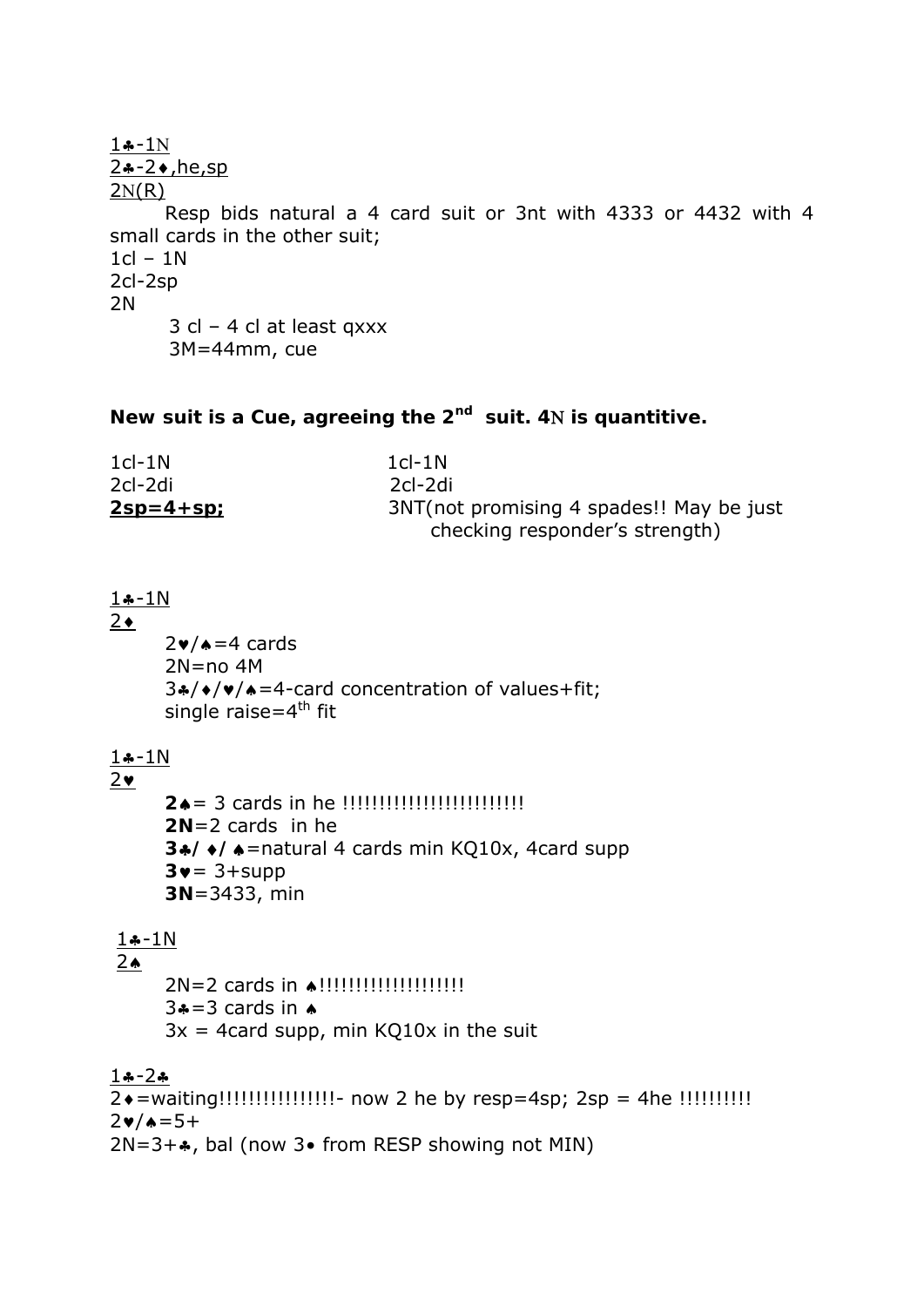$3*-4+A$ , bal  $3*/\bullet/\bullet =$  SPL On second round 3M from  $RESP = 40$ M!!!

#### $1 - 2 +$  $2\nu/\lambda=5+$

2N=nat, bal ( now 3• from RESP showing not MIN)  $3 = (5)6 +$  $3 \div = 4 +$ , bal  $3\n**v**/\n**e**=SPL$  $4cl = spl$ On second round 3M from RESP = 4OM!!!

 $1 \bullet - 2 \bullet$ 

 $-2\cdot/3\cdot/\cdot/2 = \text{nat } 5 +$  $-2NT = bal$ 

1•-2• 2N - 3• (STAY)

### $1-2•$

 2N= relay; resp bids the suit below singl;now the step into the singl by opener asks for controls; 1cl-2sp 2N-3cl

3di

 $3he = 0-2$  cntrl  $3$ sp =  $3$  cntrl  $3N = 4$  cntrl

now the next bid by opener sets the final contract,a nother bid in the singl by opener asks for queens;  $1<sup>st</sup>$  step=0 Q, second = 1 Q, etc.

# $1 - 2$ **? -3 •/3•/3•/3•** = own 6+suit,at least semi solid; **-4M** – sign off **1•-2•**

**3• - ? 3N** = small SGL and min **4N** = small SGL and max **New suit** = cue w/ SGL honour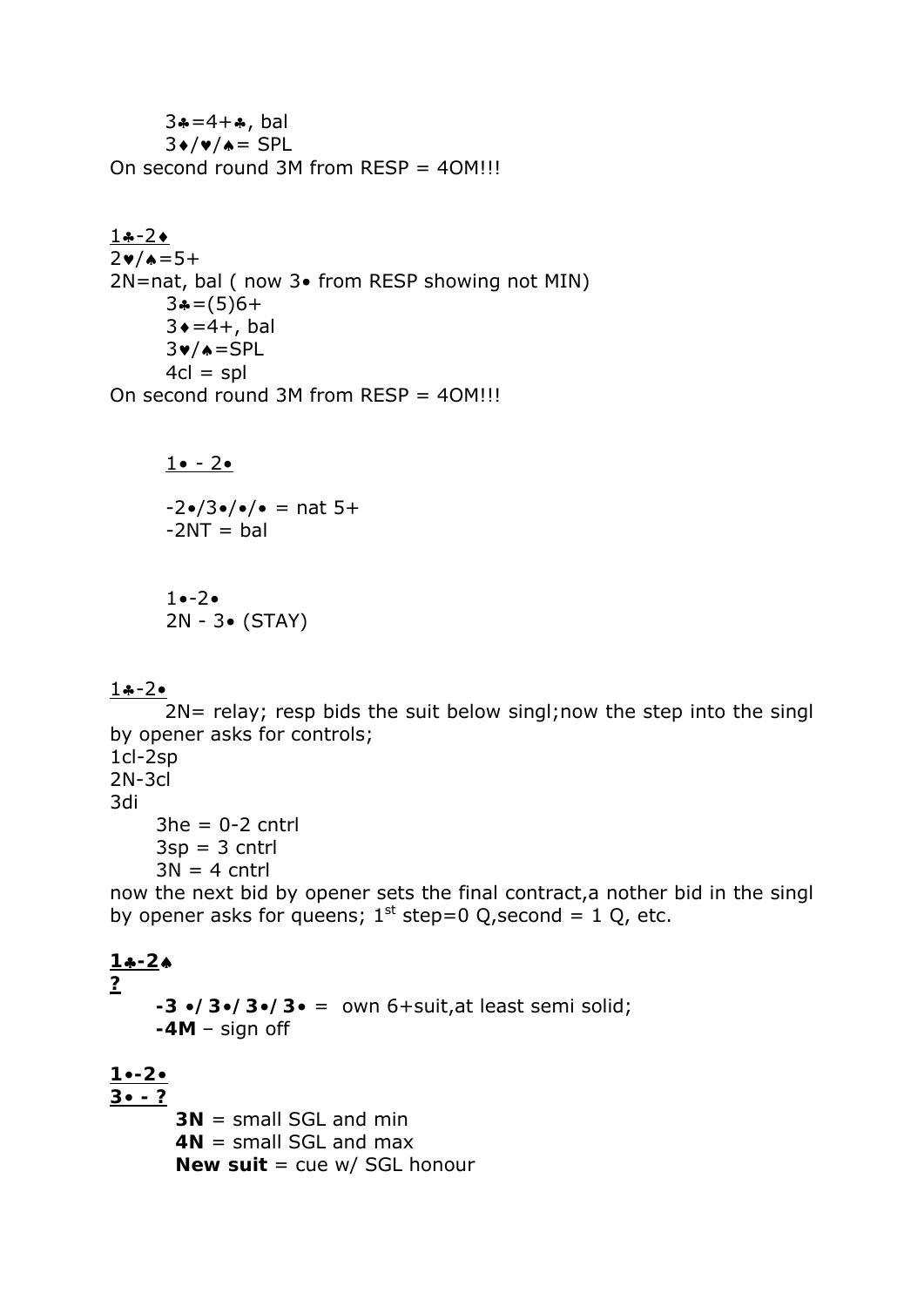#### **Jump shift** = splinter

 $1 - 2N$  $3cl = baron, F to 4 N;$  $3di, he, sp = 5+ now$  responder cue bids with fit or bids 3 nt w/o fit

1cl-2nt 3cl – 3di  $3he, sp = 4 he, sp - 3 nt; 4cl = 4cl; 4di = cue bid, fit in he, sp$  $4cl, he, sp = 5 \text{ cards cl}, he, sp$ 

#### **After intervention:**

#### **A.NATURAL INTERVENTION**

 $1 \cdot (-1)^{st}$  lvl overcall or Dbl)  $- P=0-4(5)$  HCP - Dbl/RDbl= 5-7 HCP any or 8+bal (all bids from OPENER except 1NT are F1)

 $-$  New Suit= $(7)$  8+ HCP FG - **1N** =8+ HCP, bal, stopper,FG (system on) **- Cue bid** = 8+ HCP, bal, Txx(x) in OPPS suit,FG - Jump cue  $= 4441$  - **Jump Shift** = 5-7PC very good 6+ suit, not suitable for DBL and then to bid the suit - **2NT** = 5-7PC , 5+5+mm 1.  $-(2^{nd} + 1)$  overcall up to 2.  $Db = 6 + HCP$  New suit=5+, FG 2N=bal, FG, stopper Cue=8+ HCP, bal,  $Txx(x)$  in OPPS suit, FG, no 40M  $1 \bullet - (2 \bullet) -$  Pass – (Pass) Dbl – (Pass) – 2NT= Scrambling 14-(overcall 2• or higher) **Dbl**=FG normally no good suit or 5-4 with 4OM. 1 $\bullet$  - (2 $\bullet$ ) – Dbl – (P)  $3 \cdot (-P) - 3 \cdot = 5di$ , 4he **New suit**=5+, FG **NT**=bal, FG, stopper **Cue**=8+ HCP, bal, Txx(x) in OPPS suit,FG , no 4OM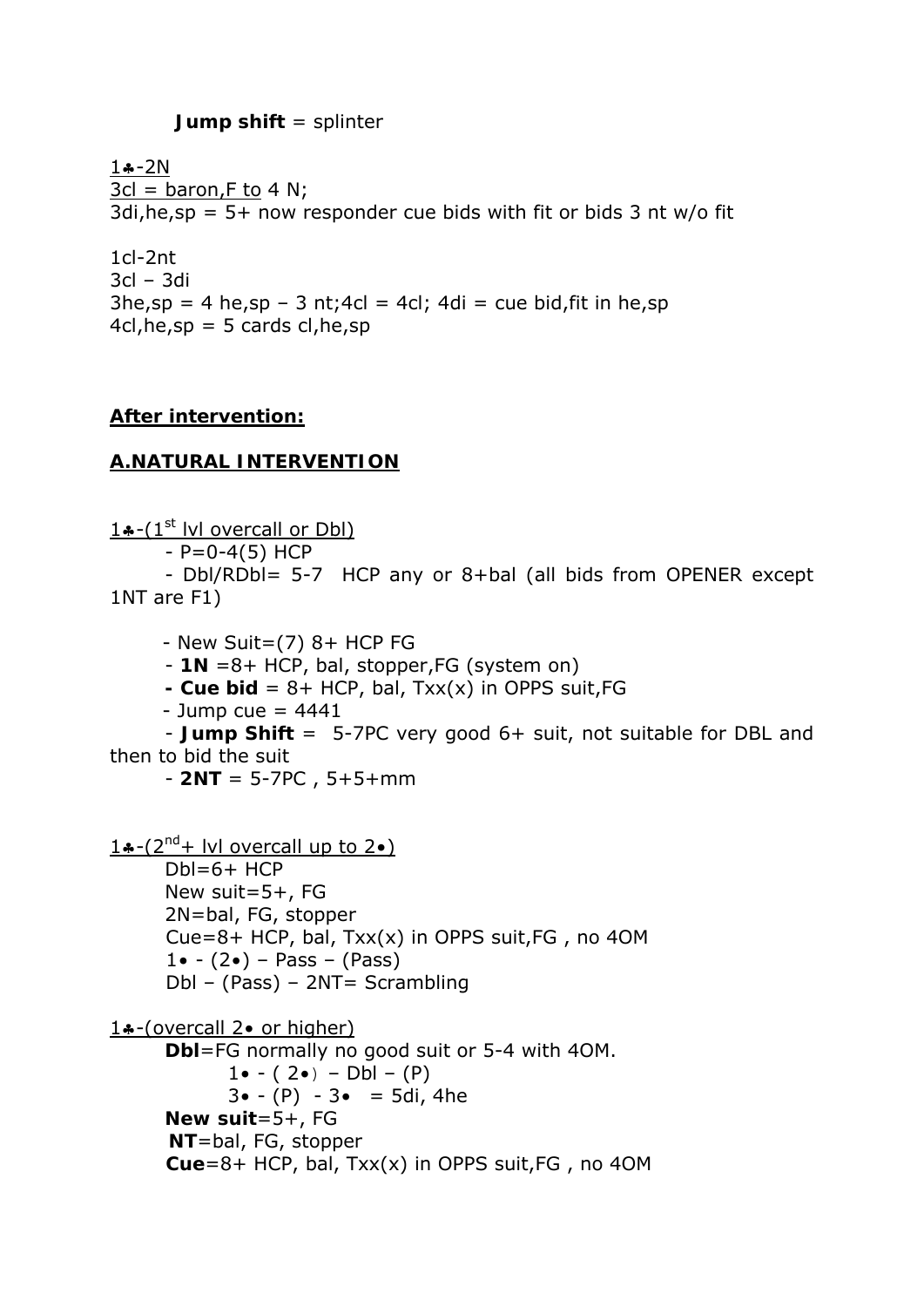**4m** = 5m + 5OM  **4M** = 6+,weaker than 3M !!!!! 1 $\bullet$  - (2 $\bullet$ ) – Dbl – (Pass) 2NT – ( Pass) - ?  $-$  3cl = STAYMAN  $-$  3di = 5di and 40M **4M** = 6+,weaker than 3M !!!!! 1 $\bullet$  - (2 $\bullet$ ) – Pass – (Pass) Dbl – (Pass) – 2NT=Leb (!) . The same independent of the same independent of the same independent of the same independent of the same independent of the same independent of the same independent of the same independent of the same independent of the

 $1 \bullet - (1 \bullet) - \text{Dbl} - (P)$  $1 \bullet (F1) - (P) - ?$  $-$  1NT  $=$  5-7  $- 2m = 5-7$  $- 2 \cdot = 5 - 7$  $- 3 \cdot = 5 - 7$ , 3 card supp  $-$  JS = SPL 5-7  $-cue = 8 + bal$ ………………………………………………………………….

 $1 \cdot (-1 \cdot - \text{Db1} - (P)$  ? - 1NT(17-18)(system on ->STAY, TRF etc) - 2NT (19-20) (system on ->STAY, TRF etc)

…………………………………………………………………………………………

Defense against possible psychics: 1 $\bullet$  - (1 $\bullet$ ) – Dbl – (1 $\bullet$ )  $2 \bullet = NAT$  !!!!!!

#### **B. ARTIFICIAL INTERVENTION**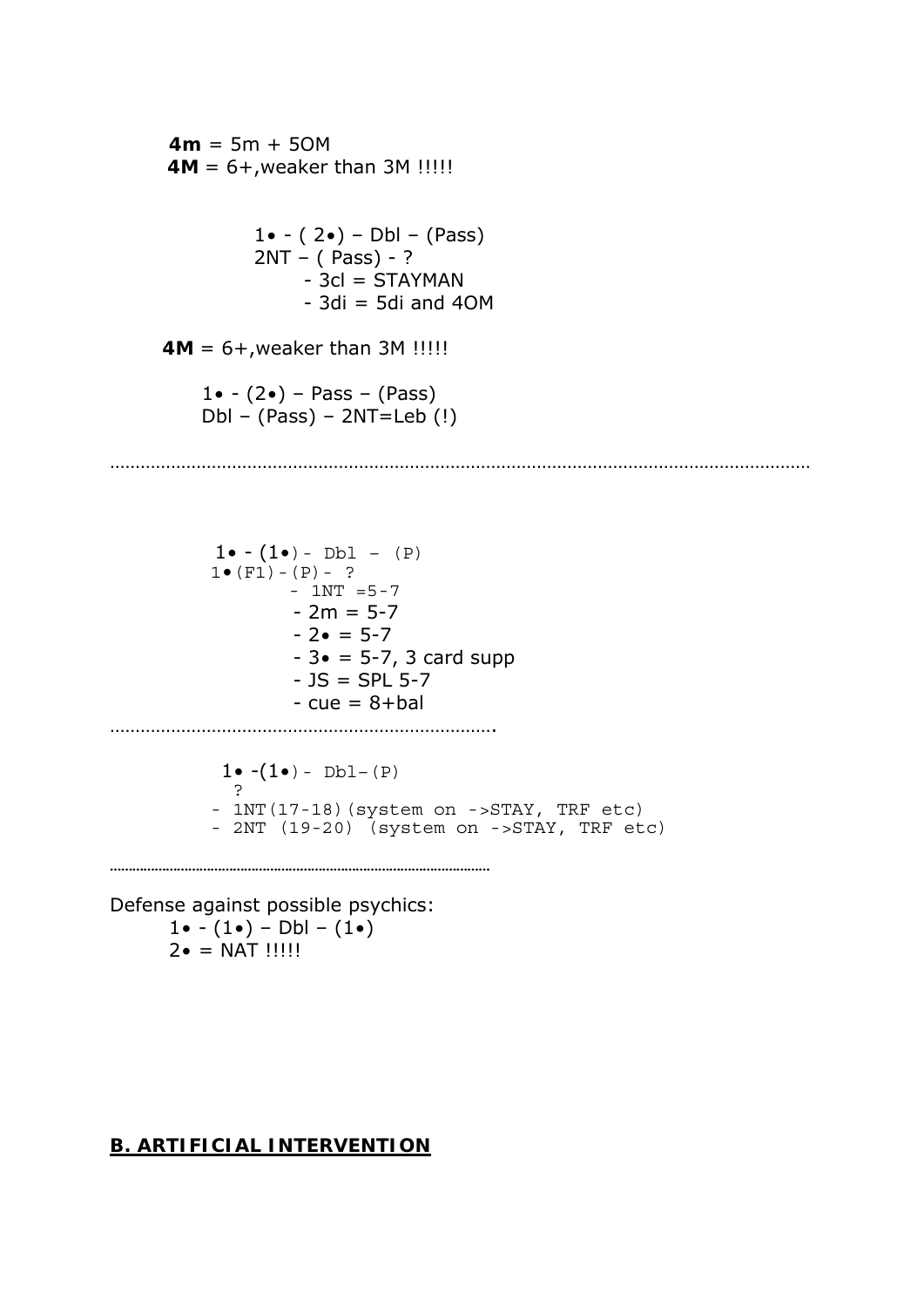Main principals of bidding :

- all bids are Natural (ESPECIALLY AFTER P/C BIDS)
- all doubles are T/O

1) In FG sequence Pass is F, Dbl is penalty. **Exception:when the overcall is supported/jump-Dbl is T/O**. Example: 1• - (P)- 1• - (2x) Dbl is penalty. Pass is forcing.

2) In 1. Vs. 5-7 HCP, Pass is not F and Dbl is T/O. RESP should DBL if SGL in OPPS suit regardless his strength!!!

3) If the overcall does not show at least 4+ in the named suit, then Cue=NAT.

4) Vs. 2-suited overcalls(defined suits) **lower/higher cue** shows the other 2 suits (55+) with **inv/FG** values( it applies in all similar positions). 5) Vs. 2-suited overcalls(undefined suits) everything is NAT.

#### $1(-1)(x) - P - P$

 Dbl=T/O 1NT=17-20 HCP suit= $5+$ , NF Dbl+1NT afterwards=19-20 HCP, probably 4OM Dbl+ 2NT afterwards  $=(22)23-24$  PC Dbl+new suit=5+, 20-23 HCP 2N=23-24 HCP Cue=2-suiter  $JS=6+, F1$ Jump Cue  $=$  ask stop

 $1 - (2x) - P - P$ 

 Dbl=T/O New suit=5+, NF 2N=21-23 HCP, bal Cue=55+ MM/OMm JS=6+, F1

#### $1(-2x) - P - P$

#### Dbl

 $2x=4+$ , 0-4 HCP 2N=0-4 HCP, Lebensohl(over 2М); 5-7 HCP bal(over 2m) 3x=4+, 5-7 HCP

 $1 \cdot (-1 x) - P - (2x)$ Dbl

same as previous